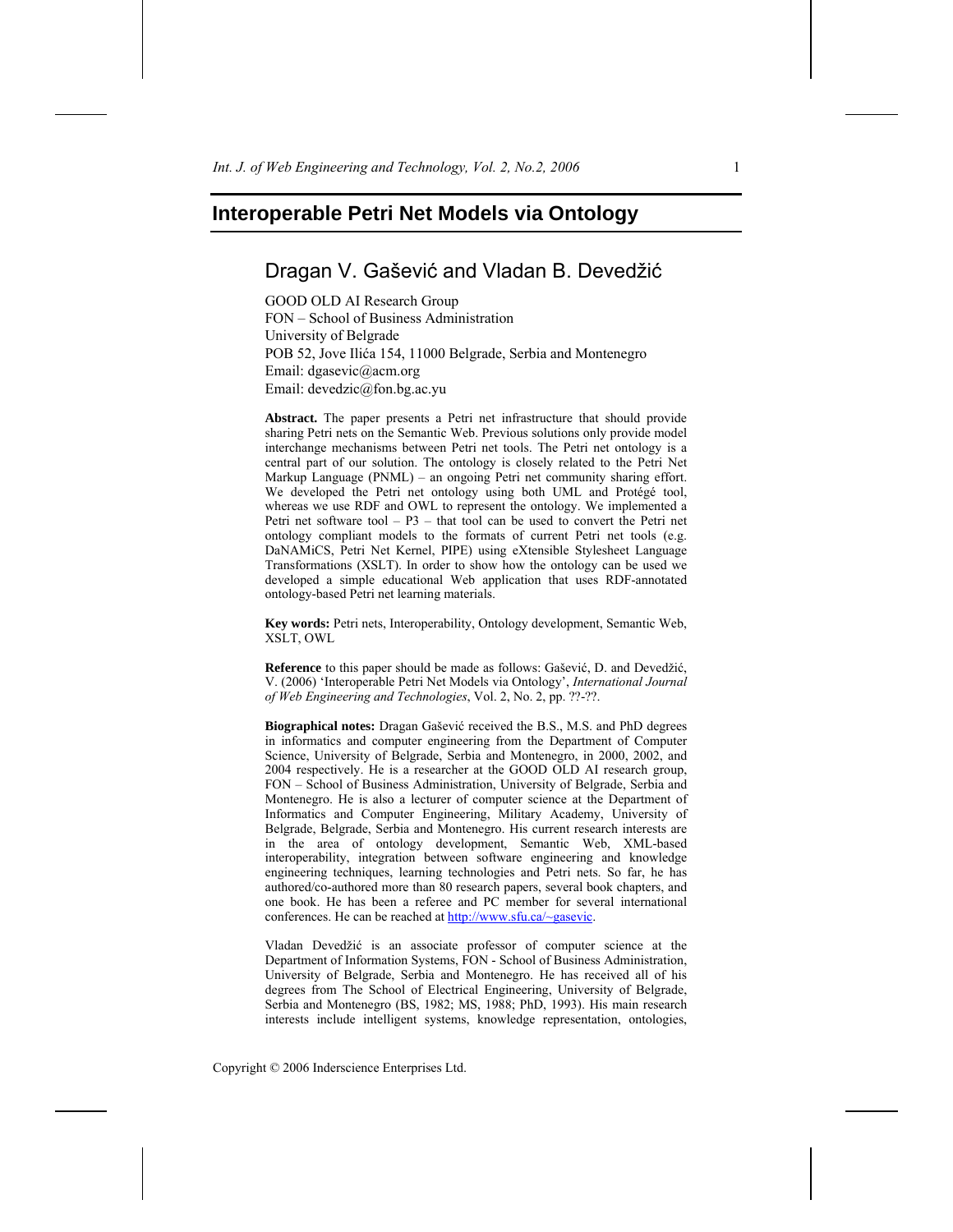Semantic Web, intelligent reasoning, software engineering, and applications of artificial intelligence techniques to education and medicine. So far, he has authored/co-authored more than 220 research papers published in international and national journals and conferences. His major long-term professional goal is a continuous effort to bring close together the ideas from the broad fields of intelligent systems and software engineering. He has developed several practical intelligent systems and tools, and actively participates to several ongoing projects in industry and in academia. He can be reached at http://fon.fon.bg.ac.yu/~devedzic.

#### **1 Introduction**

The main idea of this paper is to propose a suitable approach to Petri nets [28] application on the Semantic Web, i.e. an approach that would enable full semantic interoperability of Petri net models. Currently, Petri net interoperability is possible at the syntax level. Syntax level interoperability was firstly introduced by Berthelot et al [4], who pointed out that it would be very useful if Petri net researchers could share their Petri net model descriptions, so that more software tools could analyze the same model. So far, all Petri net interchange attempts have been mainly tool-specific, with very low (or without any) general acceptance. The *Petri Net Markup Language* (PNML) [5] is a recent Petri net community effort that tries to provide XML-based model sharing. PNML tends to be a part of the future ISO/IEC High-level Petri net standard [18] [20]. A particularly important advantage of this approach is that XML documents can be easily transformed using *eXtensible Stylesheet Language Transformations* (XSLT) into other formats (that need not necessarily be XML-based).

A suitable way to represent Petri nets is needed in order to reuse them more effectively on the Semantic Web. It requires defining the *Petri net ontology* for semantic description of Petri net concepts and their relationships. The Petri net ontology enables describing a Petri net using Semantic Web languages (e.g. RDFS, and OWL) [3] [13]. Petri nets described that way can be inserted into other, non-Petri net XML-based formats, such as *Scalable Vector Graphics* (SVG, the XML-based WWW Consortium (W3C) standard for 2D vector graphics) [19]), which makes possible to reconstruct Petri net models using metadata and annotations according to the Petri net ontology. We defined the Petri net ontology using experience from previous Petri net formal descriptions (metamodel, ontologies, and syntax). They indicate very useful directions for selecting key Petri net concepts and specifying their mutual relations. The PNML is of primary importance here – it is closely related to the Petri net ontology. Actually, it is a medium (syntax) for semantics. We additionally empowered the PNML usability by defining mappings to/from the Semantic Web languages (i.e. RDFS and OWL).

The next section describes main sources for defining Petri net ontology. We concentrate on Petri net syntax because most work has been done in solving this problem (we specifically discuss the PNML). Section three enumerates advantages of the Petri net ontology, and gives guidelines for its construction. Section four outlines development of the Petri net ontology – its initial design and implementation using UML and Protégé [25] (i.e., RDF Schema (RDFS)-based implementation), whereas Section five extends the ontology using an OWL-based UML profile in order to support diversity of Petri net dialects. In Section six, we present the tool we implemented to support the Petri net ontology, as well as an ontology-driven infrastructure for sharing Petri nets using PNML, XSLT, and RDF.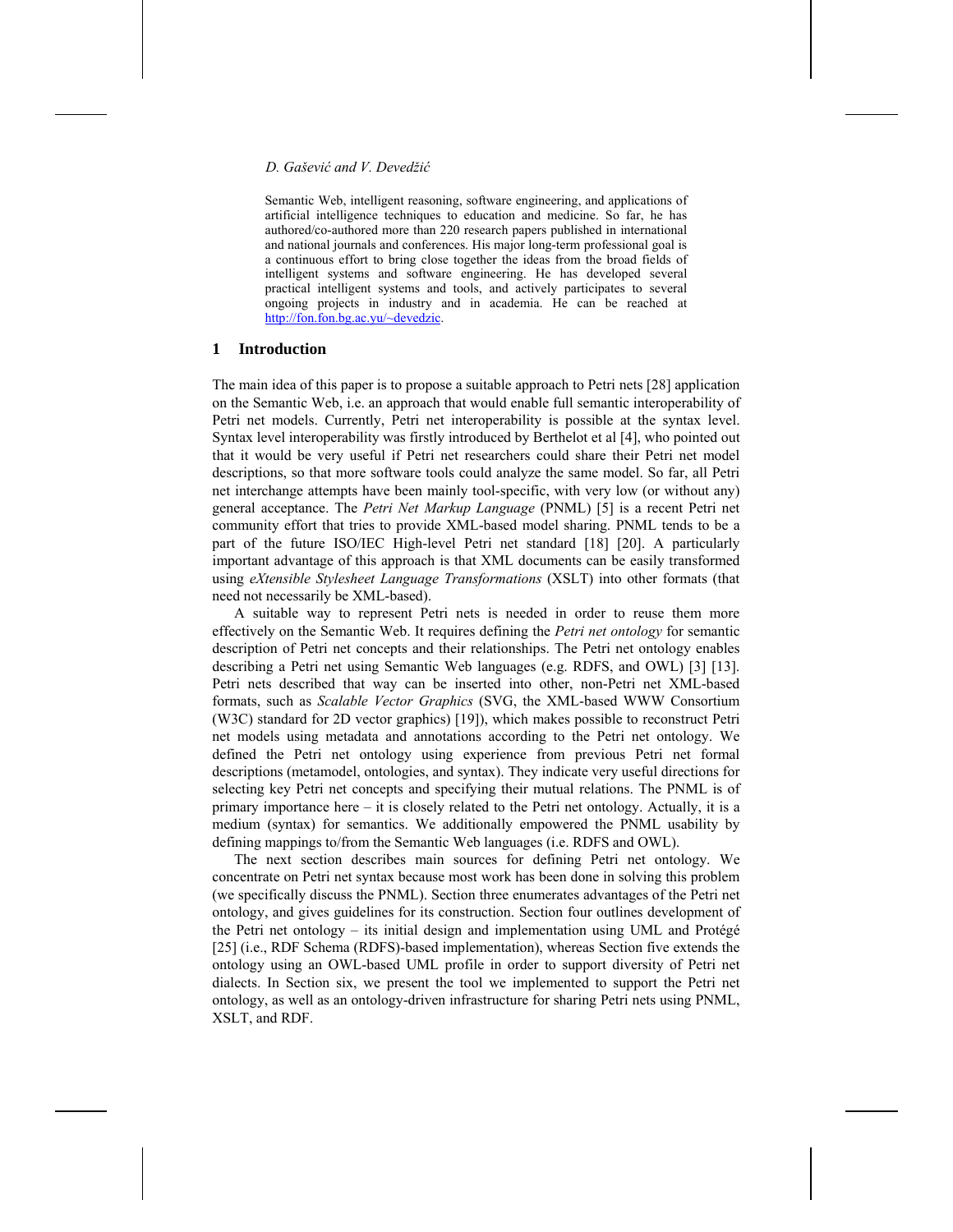## **2 Sources for Petri net ontology**

This section analyzes present Petri net: specifications, metamodels, ontologies, and syntax. Our main goal is to identify how each of these formal Petri net definitions can contribute to Petri net ontology. In Figure 1 we show relations between Petri net ontology (we are developing) and existing Petri net definitions. Also, this figure shows what we can use from all these sources to define the ontology.

**Figure 1** Petri net ontology and elements that can be used from present formal ways for representing Petri nets



*Specifications.* We assume formal mathematical definitions as well as Petri net standards as Petri net specifications. Currently, there are many Petri net mathematical definitions for different Petri net dialects [23] [28]. On the other hand, there is an initiative to adopt ISO/IEC High-level Petri net standard [18]. We believe that from specifications we can obtain concepts of Petri net domain, axioms, and relations between Petri net concepts.

*Metamodels.* Some authors believe that metamodel is closely related to ontology. Accordingly, an illustrative and very comprehensive Petri net metamodel is proposed by Breton & Bézivin [7]. Their starting point is that a metamodel defines a set of concepts and relations, i.e. the terminology and a set of additional constraints (assertions). Note that this proposal is very important for development of Petri net tools. However, it does not show how Petri nets can be used on the Semantic Web with non-Petri net tool (i.e. annotation), and hence how Petri nets are mapped into Semantic Web language (e.g. RDF(S)). On the other hand, we can obtain useful guidelines how to develop taxonomy (hierarchy) of Petri net concepts. Defining a Petri net UML profile produces a solution similar to the metamodel-based one, because UML profiles extend the UML metamodel by introducing stereotypes, tagged values and constraints. Hansen proposes a Petri net UML profile [16]. Although this solution is metamodel-based, it is fairly awkward since it is based on the UML metamodel. This means that all UML concepts are introduced in the Petri net metamodel, but most of them are needless for the Petri net semantics. Also, this approach has the same limitation as the previous one in terms of support for Petri net dialects, Semantic Web use, and Petri net structuring mechanisms such as both pages and modules.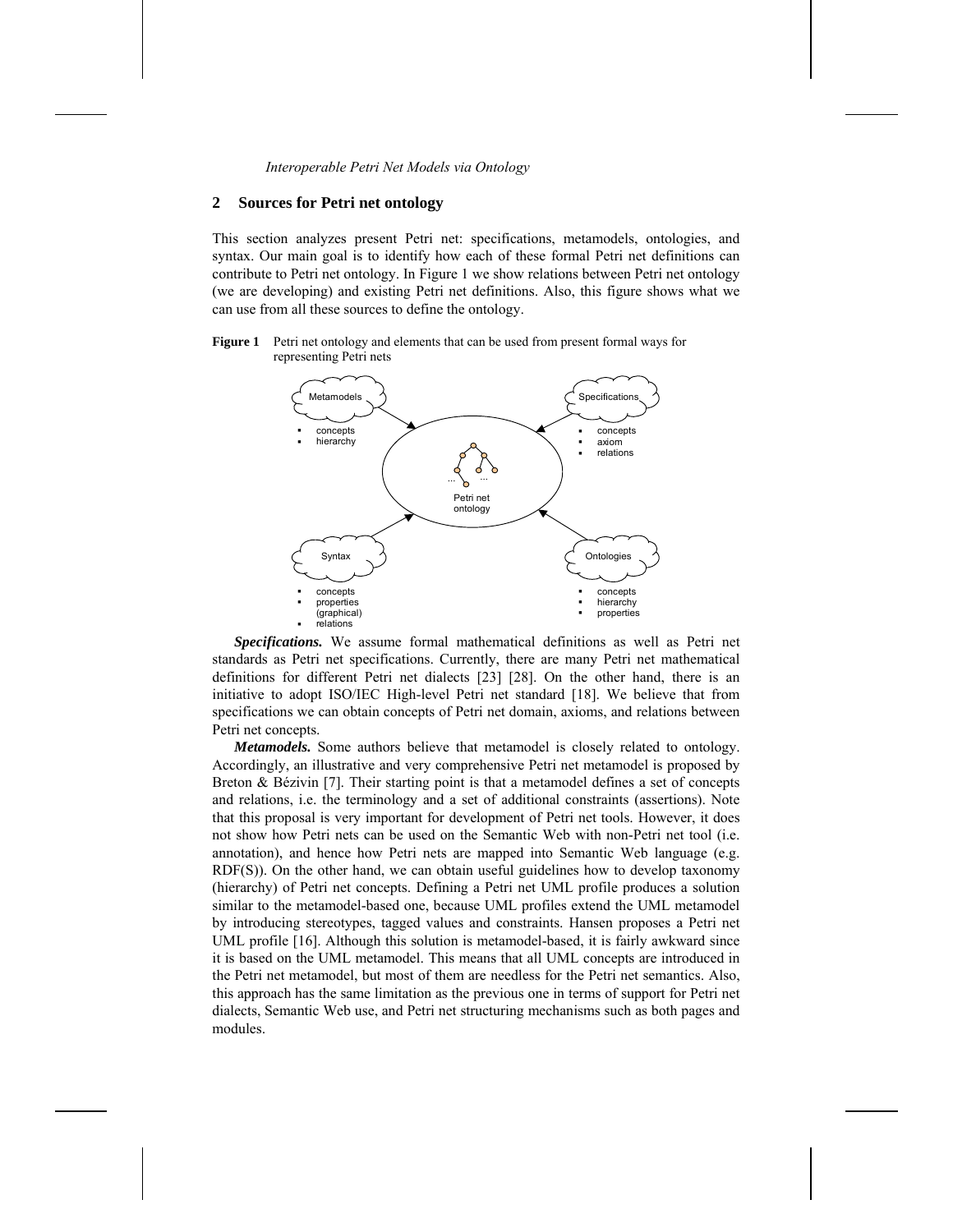*Ontologies.* So far, only one Petri net ontology has been developed. Perleg and her colleagues developed a Petri net ontology using Protégé and a specific graphical user interface (GUI) that extends the standard GUI of the Protégé tool [27]. Actually, this GUI provides graphical tools for all Petri net concepts (Places, Transitions, and Arcs). In addition, the Petri net ontology is represented in RDFS, and concrete Petri net models are represented in RDF. This solution gives a solid starting point for defining the Petri net ontology. However, it has serious limitations. It covers only Time Petri nets, and no other kinds of Petri nets. It neither defines Petri net structuring mechanisms, nor provides precise constraints (e.g. types of an arc's source and target nodes that can be done using Protégé Axiom Language (PAL) constraints). Finally, it does not enable using other ontology languages for representing the Petri net ontology (e.g. DAML or OWL). This ontology can give us guidelines how to define conceptualization, properties, and taxonomy of the Petri net ontology.

*Syntax.* A lot of work has been done in defining and using Petri net syntax. We can classify present syntax in categories as follows: general-purpose and tool-specific. Toolspecific syntax are, for example, those that are used in the following tools: DaNAMiCS (regular text syntax) and Renew (XML). *Abstract Petri Net Notation* (APNN) is the first attempt to define a general-purpose Petri net syntax (i.e., it has ability to describe different Petri net dialects) [2]. The abstract notation for each Petri net class is defined in BNF. This grammar is useful from the extensibility and modularity perspectives. The Petri net community is working for three years already on development of the Petri Net Markup Language (PNML) [31] that might become a part of the future ISO/IEC Highlevel Petri nets standard [18] [20]. The PNML is a proposal that is based on XML. PNML specification is based on the PNML metamodel that formulates the structure of PNML documents. Actually, this metamodel defines the basic Petri net concepts (places, transitions, arcs), as well as their relations that can be presented in a PNML document. PNML, being more mature, is currently supported (or will be supported soon) by many Petri net software tools, for instance: Petri Net Kernel (PNK), CPN Tools, Worflan, PIPE, PEP, VIPtool, etc. For educational purposes, we developed *P3*, a Petri net tool that supports PNML [11] (see Section 6 for details). We believe that Petri net syntax give main contribution for Petri net ontology with: concepts, properties and their relations.

#### **3 The Petri net ontology guidelines**

As we have seen so far, Petri net formats use different concepts for defining their syntax. Some of these syntax-based approaches actually have problems with syntax validation. For instance, it is very difficult to validate a text-based document (i.e. DaNAMiCS) without a special-purpose software for checking the corresponding format. A slightly better solution is to use DTD for XML definition as the Renew does. But, DTD does not support inheritance, does not have datatype checking (for the primary semantics checking), does not support defining specific formats, and moreover a DTD document has non-XML structure. The W3C XML Schema overcomes most DTD's problems. However, XML Schema has no full support for describing semantics [21]. In fact, XML Schema is only a way for defining syntax. Furthermore, if we want to share Petri net models not only with Petri net tools on the Semantic Web, we must have a formal way for representing Petri net semantics since we can not expect that a non-Petri net tool performs semantic validation.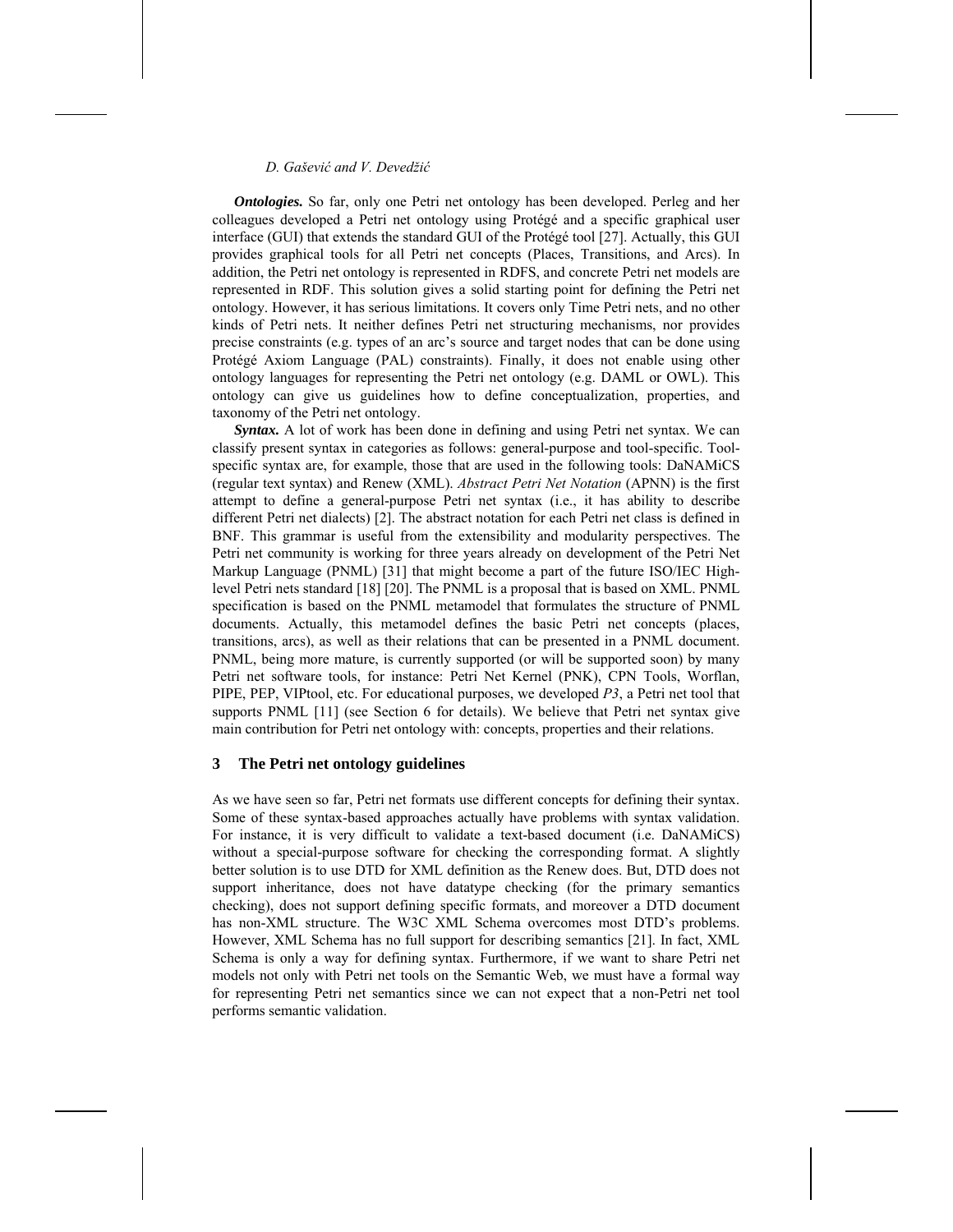We believe that the concept of ontology can be used for formal description of Petri net semantics. In this paper, domain ontology is understood as a formal way for representing shared conceptualization in some domain [14]. Ontology has formal mechanisms to represent concepts, concept properties, and relations between concepts in the domain of discourse. With the Petri net ontology, we can overcome validation problems that we have already noticed. However, the Petri net ontology does not exclude current Petri net formats (especially PNML). Ontology has relations to syntax, in the sense that syntax should enable ontological knowledge sharing [8]. With the Petri net ontology, we can use ontology development tools for validation of Petri net models (e.g. Protégé). Also, having the Petri net ontology one can use Semantic Web languages for representing Petri net models (e.g. RDF, RDF Schema – RDF, DAML+OIL, OWL, etc.) [13]. Thus, we show how PNML can be used as a guideline for the Petri net ontology.

**Figure 2** Conceptualization of the Core Petri net ontology: key concepts, their mutual relations, and cardinality



Accordingly, we think that Petri net ontology should have common part that contains concepts common for all Petri net dialects. Afterward, this common part will be specialized for concrete Petri net dialect. Actually, this is the same principle that uses PNML [5]. In Figure 2 we show common part of Petri net ontology that we call Core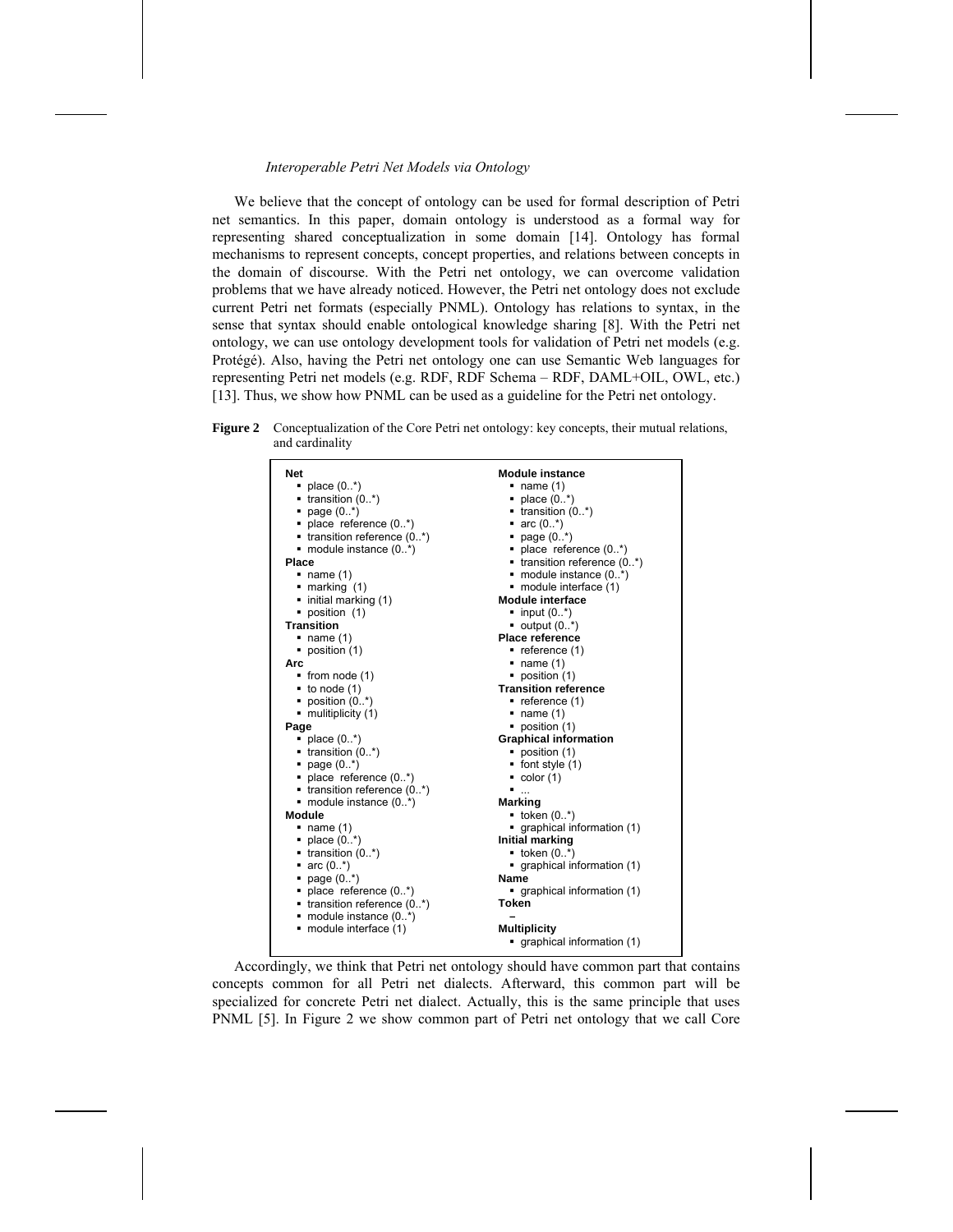Petri net ontology. The Core Petri net ontology is extracted from the analyzed ontology sources.

We introduced some concepts that do not really exist in Petri net models in order to obtain more suitable concept hierarchy in the core ontology. We call these concepts synthetic concepts. Overview of these concepts is given in Table 1. The meanings of some of Petri net concepts we refer to in the table (e.g. module, structural element, etc.) we clarify in the next section. In the next section we define the Petri net ontology using UML and Protégé ontology development tool.

**Table 1** Overview of the synthetic concepts in the Core Petri net ontology – generalizations of concepts from Figure 2

| Synthetic concept  | Generalize concepts                   |  |
|--------------------|---------------------------------------|--|
| Node reference     | place reference, transition reference |  |
| Node               | place, transition, node reference     |  |
| Structural element | page, module instance                 |  |
| Model element      | structural element, arc, node         |  |

## **4 The Petri net ontology – initial implementation**

In order to develop the Petri net ontology, we decided to use UML [22]. UML was suitable because it is a generally accepted and standardised tool for analysis and modeling in software engineering. We were also able to employ UML-based Petri net descriptions existing within the PNML definition [5]. However, neither UML tools nor the UML itself are intended to be used for ontology development. Thus, in order to achieve more precise Petri net definition than a UML model provides, it is necessary to use an ontology development tool. We decided to use Protégé 2000 [25] since it is a popular tool for ontology development and can import UML models. This is enabled by Protégé's UML backend that imports UML models (represented in *XML Metadata Interchange* (*XMI*) format) into a Protégé ontology.

## *4.1 The conceptual solution: A UML model*

The hierarchy of core concepts of the Petri net ontology is shown in Figure 3. In our design of the Petri net ontology, there is a single root element that we call *ModelElement*. This element is the parent for all elements of Petri net structure. The name of this class is *ModelElement* because the UML metamodel uses the same name for its root class [26]. A Petri net (the *Net* class) can contain many different *ModelElement*s. Since we regards that a *ModelElement* may belong to one and only one Petri net we have unidirectional association from *Net* to *ModelElement*. *ModelElement* and *Net* have the ID attribute (unique identifier) of String type, and *Net* has also an attribute that describes the type of the Petri net. It is in accordance with PNML. The three main Petri net concepts (place, transition, and arc) define the structure of a Petri net, and they are represented in Figure 3 with the corresponding classes (*Place*, *Transition*, *and Arc*). Places and transitions are kinds of nodes (*Node*). In some Petri nets, an arc connects two nodes of different kinds. However, it is important to say that this is not a general Petri net ontology statement,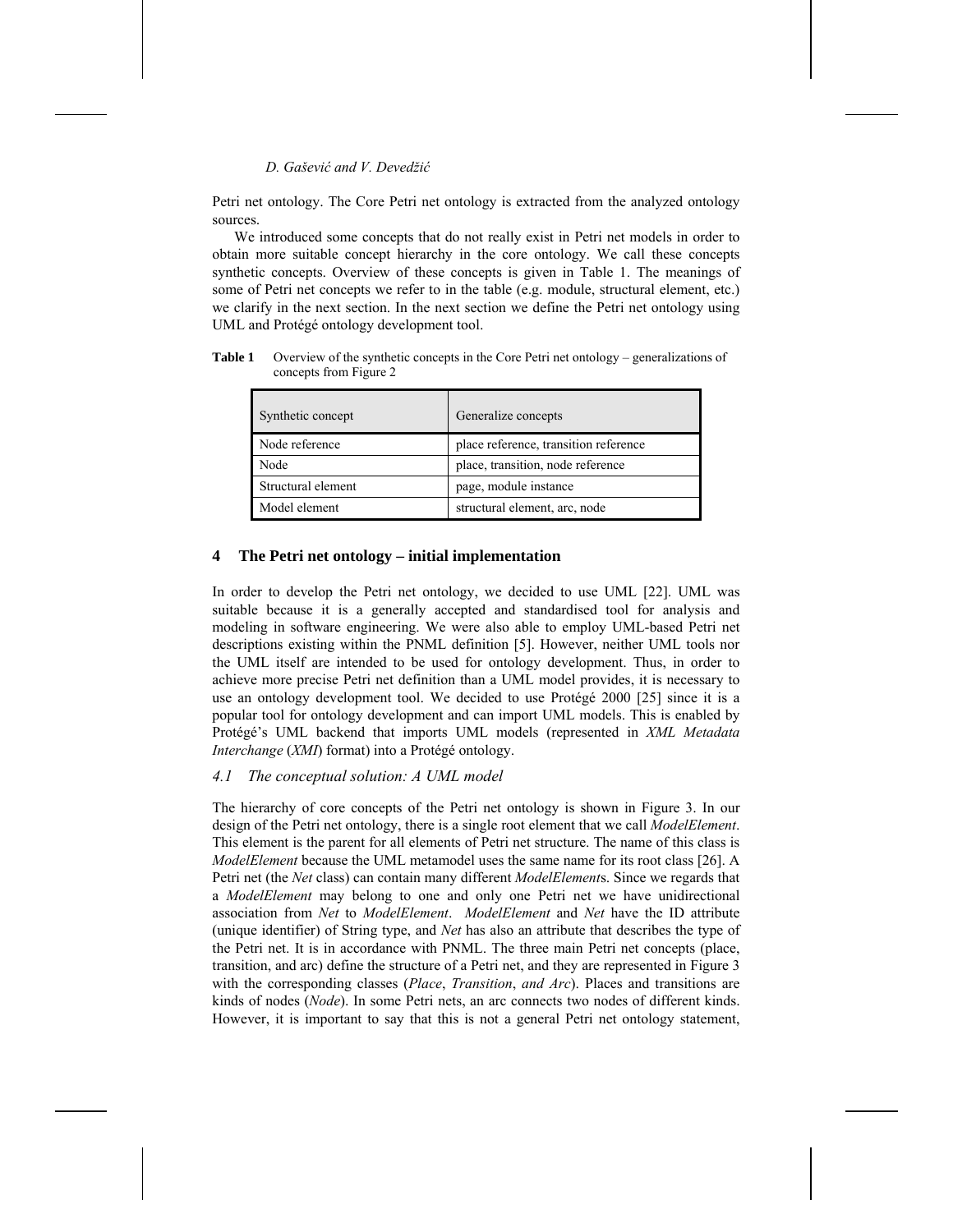since there are Petri net dialects where an arc can connect, for instance, two transitions [29]. Hence we did not include this statement in the core Petri net ontology, but it should be defined in ontology extensions for different Petri net dialects.



**Figure 3** The Petri net ontology – Hierarchy of core Petri net concepts

The *Node* class is introduced in the ontology in order to have a common way to reference both places and transitions. In order to make Petri net models easy to maintain, different concepts for structuring can be used. In the Petri net ontology, we have the class *StructuralElement*. This class is inherited from *ModelElement*, and we inherit from this class all classes that represent structuring mechanisms. Also, a *StructuralElement* may contain many *ModelElement*s, but *ModelElements* do not need the information which *StructuralElement* they belong to (if any). Accordingly, we have unidirectional aggregation from *StructuralElement* to *ModelElement*. We have decided to support two common mechanisms: pages (the *Page* class), and modules (the *Module* metaclass). A *Page* may consist of other Petri net *ModelElement*s – it may even consist of other *StructuralElement*s (e.g. *Page* and *ModuleInstance*). A *NodeReference*, which can be either a *TransitionReference* or a *PlaceReference,* represents an appearance of a node. Since it is not important for a *Node* to know what *NodeReference*s refer to it, we have unidirectional aggregation from *NodeReference* to *Node*. Here, there are also constraints: a *TransitionReference* can refer to either a *Transition* or another *TransitionReference*, while a *PlaceReference* can refer to either a *Place* or another *PlaceReference*. The *Decorator* design pattern [10] was used to represent referencing of a *NodeReference*. Of course, the pattern is not a part of the UML language, but it is a design matter. The reason we applied this design pattern is to have a more suitable model of Petri nets for some future implementations of the ontology. We show these constraints using OCL in Figure 3. These constraints also affect the OCL constraint for arcs that we have already described. Unlike the OCL statement for arcs, this statement can be applied on all Petri net dialects (see the OCL constraints in Figure 3).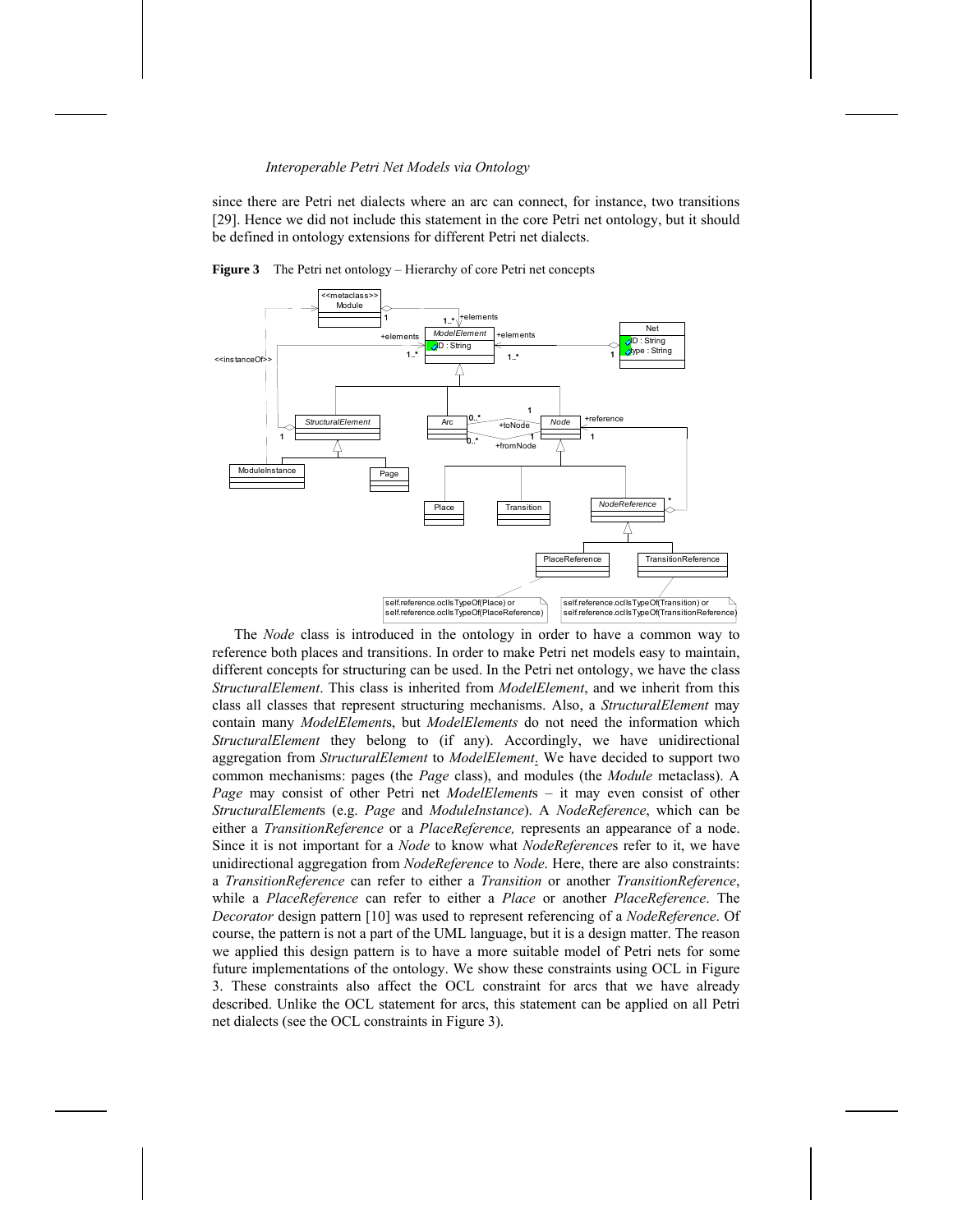The second kind of structuring mechanisms are modules. A *Module* consists of *ModelElement*s (even other *StructuralElement*s, i.e. *Page* and *ModuleInstance*), and it can be instantiated (much like an object is instantiated from a class in the object-oriented paradigm). Accordingly, *Module* is a metaclass (the stereotype in Figure 3), and *ModuleInstance* depends on *Module* (that shows a stereotyped *instanceOf* dependency from *ModuleInstance* to *Module*). Figure 4 describes both *Module* and *ModuleInstance* classes in detail. One can see that these two classes also have one *interface*. Type of this *interface* is the *ModuleInterface* class that has two collections of *ModelElements*: output (a collection of output *Nodes*) and input (a collection of input *Nodes*). Note that these input and output *Nodes* can only be *Places* and *Transitions*, and this is expressed by the following OCL constraint:

context ModuleInterface:

inv:

 (self.output.oclTypeOf(Place) or self.output.oclTypeOf(Transition)) and (self.input.oclTypeOf(Place) or self.input.oclTypeOf(Transition))

**Figure 4** Both *Module* and *ModuleInstance* classes have interface that consists of *input* and *output Nodes* 



In Petri nets, an additional property (or feature) can be attached to almost every core Petri net element (e.g. name, multiplicity, etc.). Thus, we have included in the Petri net ontology a description of features and in Figure 5 we shortly depict how these features have been added. All UML model elements shown in the figure belong to the core Petri net ontology. The root class for all features is *Feature*. This is also similar to the UML metamodel. The Petri net ontology follows the PNML's classification of features: those that contain graphical information (annotation) and those that do not have them (attribute). In the Petri net ontology every feature directly inherited from *Feature* class is an attribute, whereas *GraphicalFeature* class represents annotations. *GraphicalFeature*  has graphical information that can consist of, for instance, position (the *Position* class and its children *Absolute Position* and *Relative Position*). Examples of graphical features are: *Multiplicity*, *Name*, *InitialMarking*, and *Marking*. It is interesting to notice that marking and initial marking consist of tokens (the *Token* class). In order to support token colors, the *Token* class is abstract. In Figure 5 we show a case when there are no colors attached to tokens; instead, we just take into account the number of tokens (*IntegerToken*).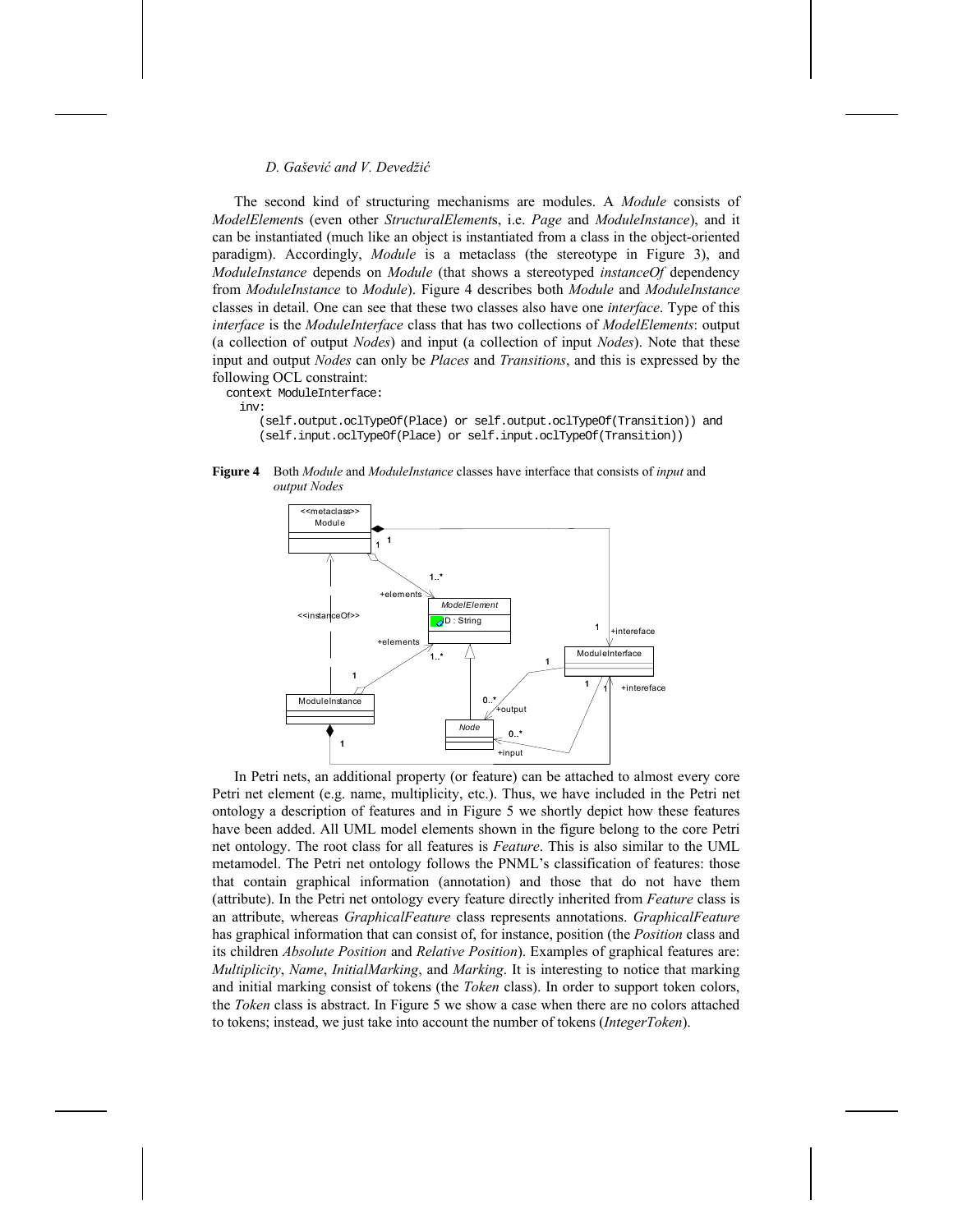

**Figure 5** The Property hierarchy of the Petri net ontology. The hierarchy is a part of the core Petri net ontology

Attaching a new feature to a Petri net class requires just adding an association between a class and a feature. A UML description is a convenient way for representing the Petri net semantics. Also, this Petri net ontology can be used as a Petri net metamodel in future Petri net implementations that can take advantage of the MDA concept and repository-based software development [6]. However, it does not let us semantically validate Petri net models. For example, we cannot use OCL statements to perform this task. In addition, UML attributes and ontology properties are semantically different concepts. Unlike a UML's attribute, ontology property is a first-class concept that can exist independently of any ontology class [1].

There are two ways to further refine the Petri net ontology. The first one is to use a UML profile [22] for UML-based ontology development. The second one recommends using standard ontology development tools. We decided to use: 1. Protégé 2000, since it provides all the necessary ontology development features (constraints and support for ontology languages), but it also has the ability to use the UML models we have shown; 2. The Ontology UML profile [9] that is based on OWL.

#### *4.2 The Petri net ontology in the Protégé tool*

We can precisely define the Petri net ontology in Protégé 2000. We can distinguish between a class and a metaclass (e.g. *Module* – a metaclass, *ModuleInstance* – a class), we can use different Semantic Web languages provided through Protégé's backends (RDF(S), OWL, DAML+OIL) to represent the Petri net ontology, and we can specify the constraints that we defined in the UML model using OCL (e.g. PAL). We can then validate all ontology instances using these constraints, and detect if there is any instance that does not conform to some of the constraints. For instance, here is the PAL constrain on the TransitionReference class, which is equivalent to the OCL constraint on the same classs from Figure 3: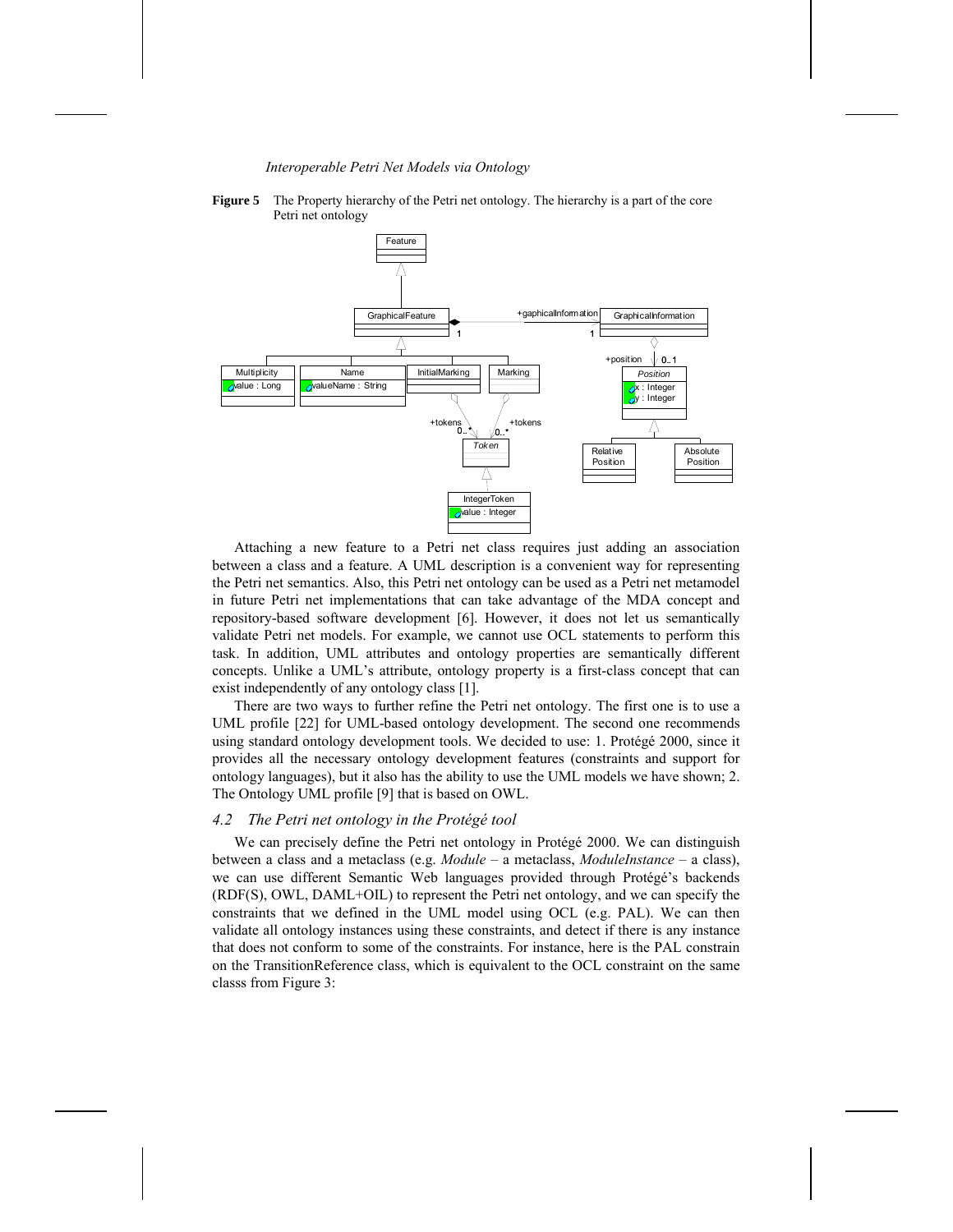```
(defrange ?transitionRef :FRAME TransitionReference) 
(forall ?transitionRef (or 
   (instance-of (reference ?transitionRef) Transition)
    (instance-of (reference ?transitionRef) TransitionReference)))
```
After the initial UML design of the Petri net ontology, it was imported into the Protégé using Protégé's UML backend (http://protege.standford.edu/plugin/uml). This plug-in has the ability to read an XML format (i.e., XMI) for representing UML models. The main shortcoming of this UML backend is that it is unable to map UML class associations. Thus we had to add manually all the slots that are represented in UML as association ends. A snapshot of the Petri net ontology after we imported it and inserted all slots (i.e., association ends) in Protégé is shown in Figure 6.

**Figure 6** The Petri net ontology in Protégé 2000



Of course, Protégé does not have the ability to transform OCL constraints into PAL constraints. Thus we have also manually reconstructed all OCL-defined constraints from the UML model of the Petri net ontology into a set of corresponding PAL constraints.

Using Protégé we generated the RDFS that describes the Petri net ontology. One can use it for reasoning about a document that contains a Petri net model. Figure 7 shows an excerpt of this RDFS. This figure depicts how RDFS defines the classes for *ModelElement*, *Node*, *Transition*, *Place*, *Arc*, and *ArcType*. Also, this figure shows how RDFS defines *Feature*, as well as how *name* feature is defined and attached to classes that should have this property.

Since Protégé supports more concepts for ontology definition than RDFS does, one can notice some extensions of RDFS in Figure 7. Note that this RDFS/XML syntax generated by Protégé relays on the old RDFS semantics for rdf:domain property where the multiple domain of the property is regarded as a union of all domain classes. According to the new RDFS semantics if a property has more than one domain property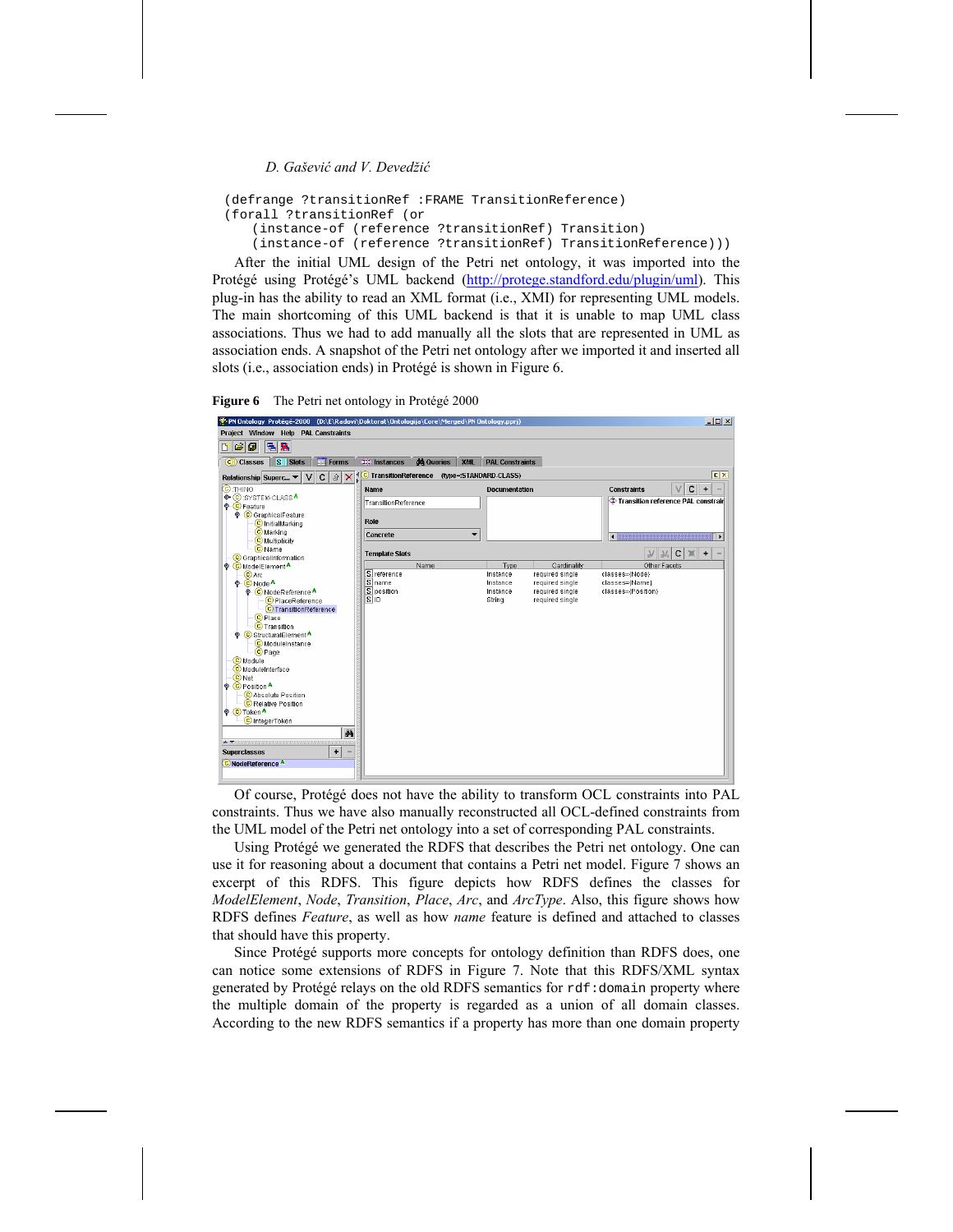this says that any resource that has that property is an instance of all of the classes specified as the domains (i.e. intersection of domain classes). These Protégé extensions are manifested by namespace a. For example, they are used to define cardinality (a:maxCardinality, a:minCardinality), to refer to a PAL constraint (a:slot\_constraints), etc. Of course, this is neither a limitation of the Petri net ontology nor of the Protégé tool, but of RDFS itself. Most of such limitations are overcome in the forthcoming OWL [3], but this discussion is beyond the scope of this paper.

**Figure 7** A part of the RDF Schema of the Petri net ontology



On the other hand, one can see that the RDFS/Protégé Petri net ontology does not take into account Petri net dialects. In this version of the Petri net ontology we can add Petri net dialect-specific properties or constraints, but we have no ability to distinguish between the core concepts from the Petri net ontology and concepts Petri net dialectspecific concepts. One possible solution is to use XML/RDF namespace mechanism. But, this solution is also limited to use in Protégé. We need a better way to represent ontology modularization. Accordingly, we decided to use OWL and an OWL-based UML profile in order to overcome these RDF(S) limitations of the Petri net ontology.

## **5 OWL-based Petri net ontology**

For ontology development we use the Ontology UML profile (OUP) (see [9] for details) that is based on the forthcoming ontology language OWL [3]. The OUP provides stereotypes and tagged values for full ontology development. OUP models can be (automatically) transformed into OWL ontologies (e.g., using XSLT) [12]. Using the OUP, one can represent relations between the core concepts of the Petri net ontology and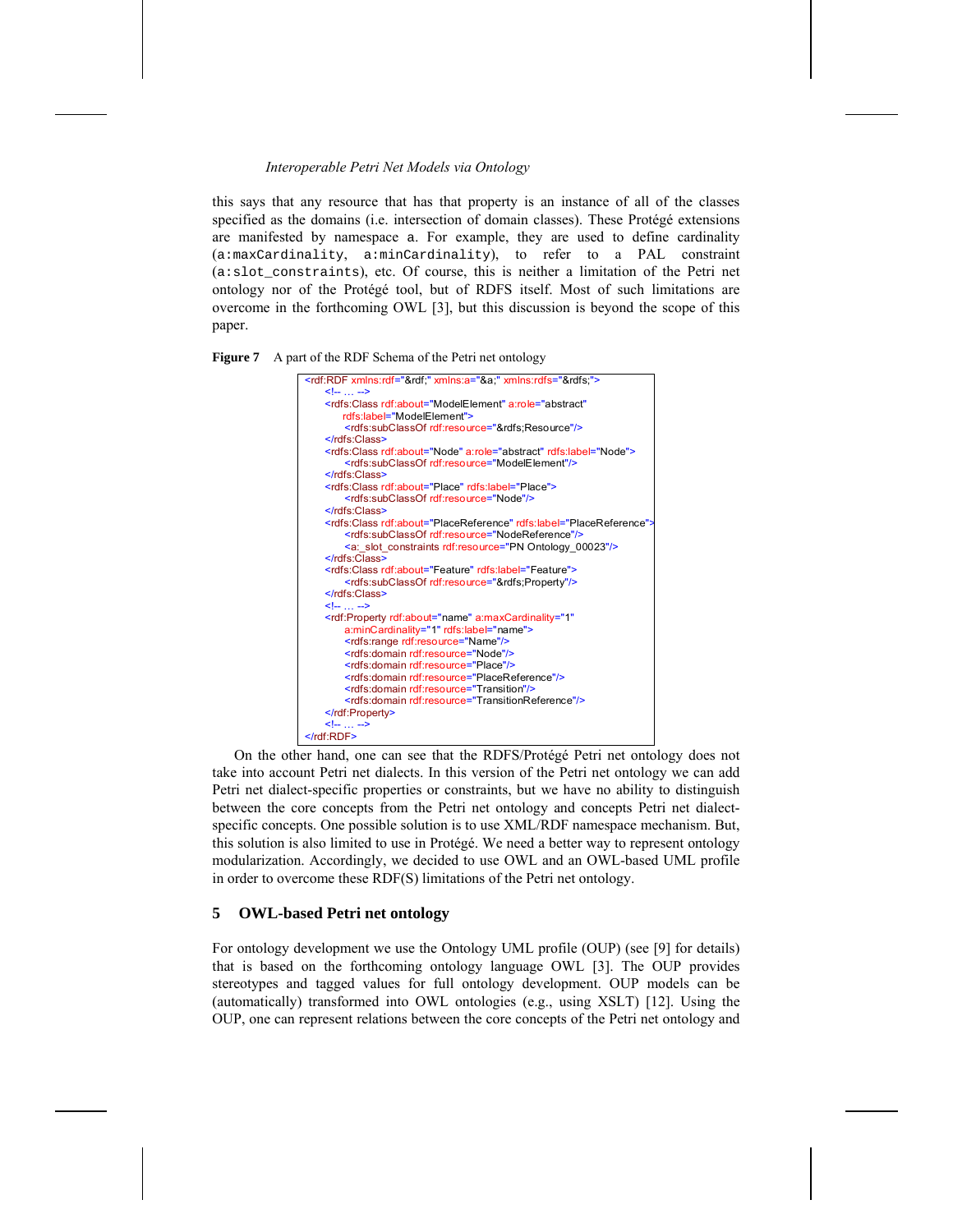the specifics of a Petri net dialect. For that purposes we suggest using the OUP's package mechanism. In the OUP, we attach <<ontology>> to a package. That means the package is an ontology. Accordingly, we can put all core concepts of the Petri net ontology in an <<ontology>> package. If we extend the Petri net ontology with concepts of a Petri net dialect we only need to create a new <<ontology>> that would be related with the core <<ontology>> through the <<include>> dependency. In Figure 8 we illustrate this extension principle.





This example depicts how we extend the Core Petri net ontology (<<ontology>> *Petri net core*) with concepts of Upgraded and Time Petri nets (e.g. we attach new properties to the core classes for a Petri net dialect). An additional advantage of this approach is that we have the ability to merge concepts from a number of ontologies (i.e., <<ontology>> packages). As a result we obtain one ontology definition, for instance, in OWL (by applying XSLT). Comparing with the current PNML proposal for the Petri Net Definition Types [5] one can see that this approach improves the maintainability of Petri net concepts, and better supports reusability of the Petri net ontology concepts. So far, we have defined the Petri net ontology extensions for: P/T nets, Time Petri nets, and Upgraded Petri nets.

## *5.1 The Core Petri net ontology*

The Core Petri net hierarchy, which is shown in Figure 3, is the same for the Petri net ontology represented in the OUP. Actually, there is a difference with regard to both associations and attributes in the model from Figure 3, since ontology development understands property as a fist-class concept. Thus, it is necessary to transform all association between classes as well as all class attributes into the OUP property stereotypes (<<DataTypeProperty>> and <<ObjectProperty>>). Note that in the OUP Petri net ontology we do not need the *Feature* class since property is the first class in ontology development. Accordingly, we have <<ObjectProperty>> and <<DatatypeProperty>> that represent properties in the Petri net ontology. On the other hand, we want to provide support for graphical features (*GraphicalFeature*). Figure 9 gives an example of the <<ObjectProperty>> *name* that has already been declared as a graphical feature. In this case, the *name* property has as its range (through the <<range>> association) the *NameDescriptor* <<OntClass>>. However, this class is inherited from the *GraphicalFeature*. *GraphicalFeature* is introduced in the Petri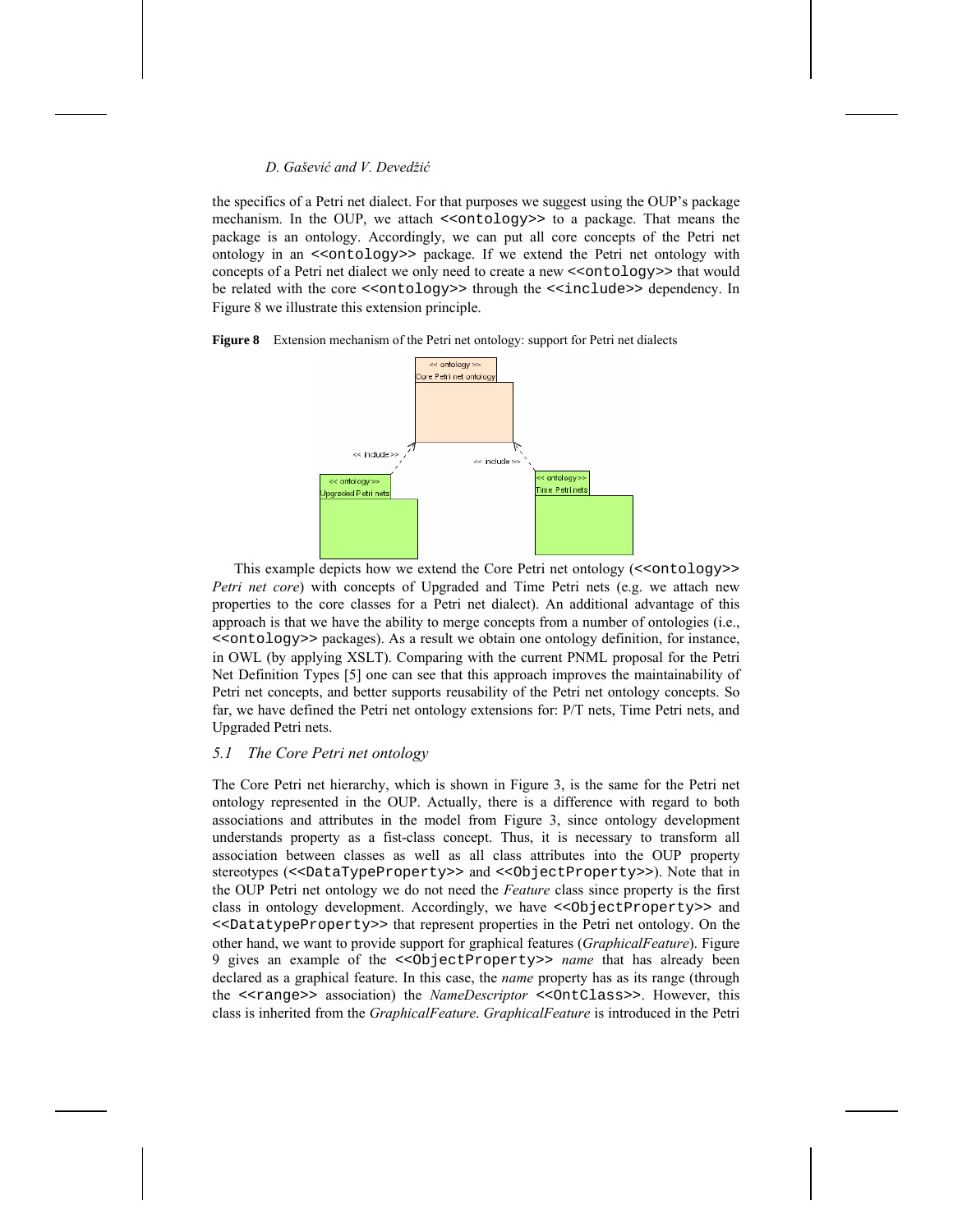net ontology to be the root class for all the classes that constitute the range for a graphical feature. Similarly, we define other graphical features (e.g. marking). In addition, the *name* property has domain (the <<domain>> association): *Net* and *Node*.

**Figure 9** An example of a graphical feature defined in the Ontology UML profile: name object property



Figure 10 shows an excerpt of the Petri net ontology in OWL. It was generated using an XSLT for transformation from the OUP ontology (i.e., XMI) to OWL [12]. The figure illustrates a part of the OWL *TransitionReference* restriction on the *reference* property. This restriction states that *TransitionReference*'s property *reference* must take all values from (*allValuesFrom*) the union of the following classes: *Transition and TransitionReference.* It is important to note that in the OWL ontology logical expressions (*owl:unionOf*) take an XML form (e.g. the *TransitionReference* restriction), unlike the Protégé PAL constraints that are written in a Lisp-like form. It is more convenient to parse an ontology statement represented in an XML format using standard XML parser, as well as transform it using the XSLT mechanism.

**Figure 10** A part of the Petri net ontology in OWL: the *TransitionReference* class restriction from Figure 3 expressed in OCL. This is also shown in PAL in Section 4.2



*5.2 An Extension example: Upgraded Petri nets* 

Here we illustrate the ontology that describes Upgraded Petri nets [30] (a Petri net dialect for modeling hardware), in order to show how the Petri net ontology can be extended. The same procedure can be applied to describe other Petri net dialects (e.g. Time Petri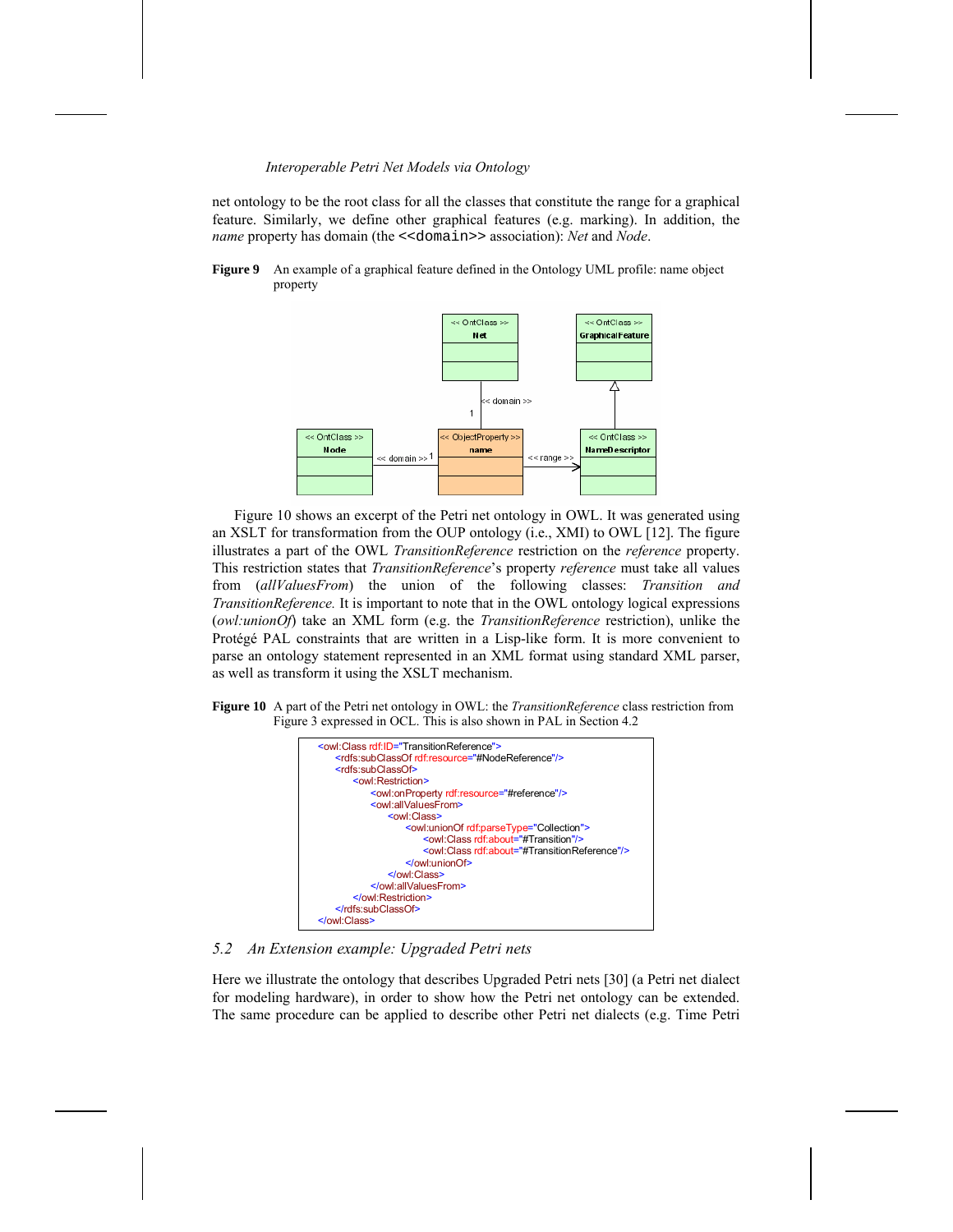nets, Coloured Petri nets, etc.). Figure 11 shows the concepts that should be introduced in the ontology in order to support Upgraded Petri nets. Most of these concepts are ontology properties: *attribute X*, *attribute Y* are graphical features of the Place class; *function*, *function firing level*, and *time function* are features of the Transition class; and *typeArc* is a feature of the Arc class. The ontology extension for Upgraded Petri nets also requires a restriction on the Arc class: an arc can only connect a place and a transition.

**Figure 11** Relation between the Core Petri net concepts and their Upgraded Petri net extensions

| Core ontology<br>concepts                  | <b>PLACE</b>                                                                                  | <b>TRANSITION</b>                                                                                         | <b>ARC</b>                                                                                  |
|--------------------------------------------|-----------------------------------------------------------------------------------------------|-----------------------------------------------------------------------------------------------------------|---------------------------------------------------------------------------------------------|
| <b>Upgraded</b><br>Petri net<br>extensions | $\blacksquare$ attribute $X -$<br>graphical feature<br>: ■ attribute Y –<br>graphical feature | function - feature<br>$\cdot$ ■ function firing level –<br>feature<br>: $\bullet$ time function - feature | an arc can only connect<br>a place and a transition<br>- restriction<br>• typeArc – feature |

In terms of OUP this extension means that we have a new <<ontology>> package, which contains all Upgraded Petri net specific concepts and restrictions. Figure 12 shows how we attached the *typeArc* property to the *Arc* class. In fact, the domain of the *typeArc* property is *Arc* whereas the enumeration *ArcType* is the range of the *typeArc*. The enumeration *ArcType* consists of four individuals: normal, inhibitor, reset, and read.





Having introduced all Upgraded Petri net concepts and restrictions in the OUP model we can generate its OWL equivalent using XSLT [12]. Figure 13 contains an excerpt of the generated OWL ontology for the *Arc* class. On the left side (Figure 13a) we give the *Arc* class definition of the Core Petri net ontology. On the right side (Figure 13b) we show an excerpt of the *Arc* class definition of the ontology for Upgraded Petri nets. It should be noted that Figure 13b only depicts how the *typeArc* property is added in the OWL ontology. Firstly, we added the *typeArc* property as a definition of a new object property, which has the *Arc* class as its domain, and the *ArcType* class as its range. *ArcType* is an enumeration that consists of the individuals we have already mentioned. The *Arc* class only has a cardinality restriction on the *typeArc* property. Note that the *Arc* class for Upgraded Petri nets contains all definition of the *Arc* class from the Core Petri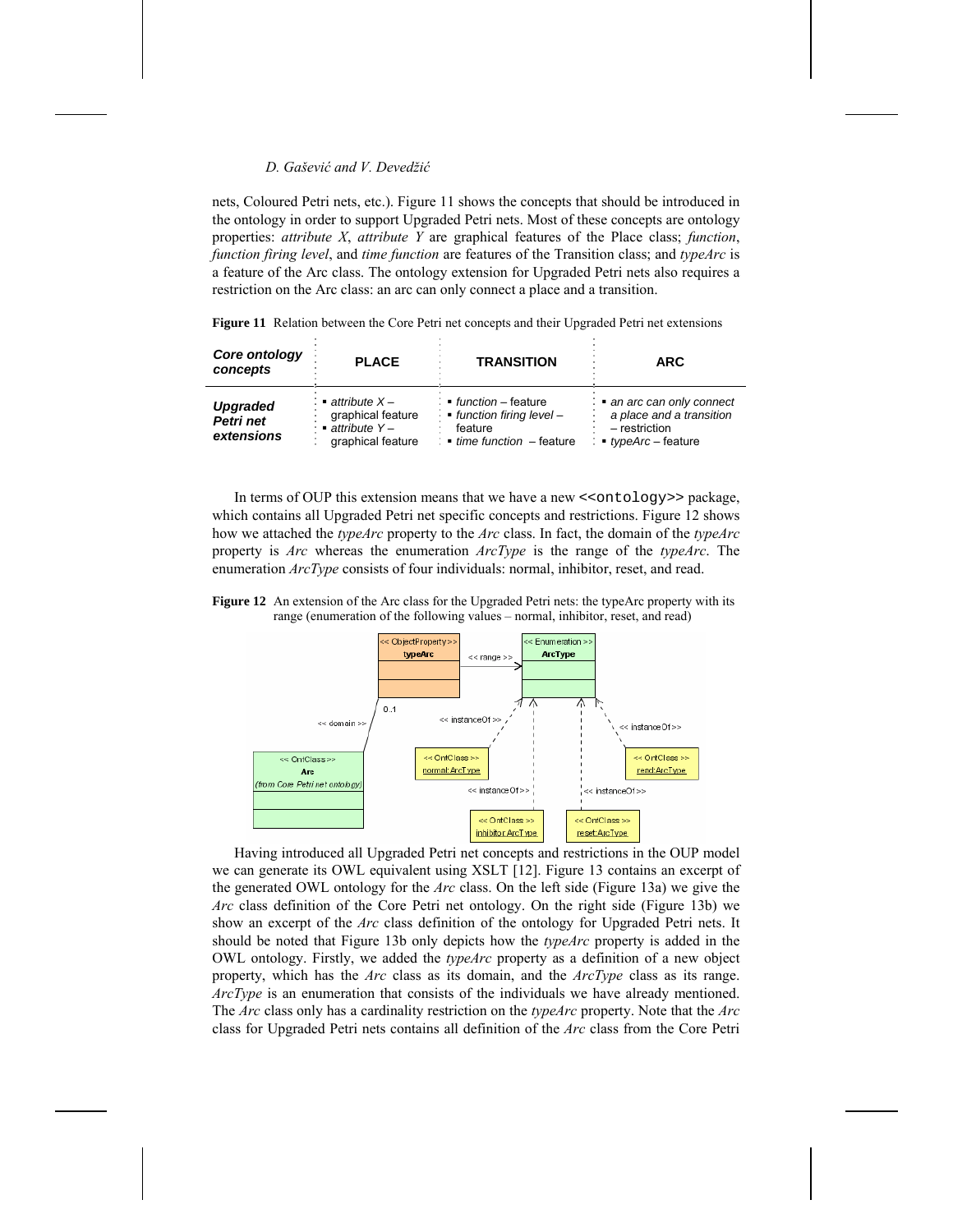net ontology (i.e. from Figure 13a). Following the same principle the XSLT converter produced the other parts of the OWL ontology for Upgraded Petri nets.

Figure 13 OWL definition of the Arc class: a) for the Core Petri net ontology; b) for the ontology of Upgraded Petri nets

| <owl:class rdf:id="Arc"></owl:class>                                                                         | <owl:objectproperty rdf:id="typeArc"></owl:objectproperty> |  |
|--------------------------------------------------------------------------------------------------------------|------------------------------------------------------------|--|
| <rdfs:subclassof rdf:resource="#ModelElement"></rdfs:subclassof>                                             | <rdfs:range rdf:resource="#ArcType"></rdfs:range>          |  |
| <rdfs:subclassof></rdfs:subclassof>                                                                          | <rdfs:domain rdf:resource="#Arc"></rdfs:domain>            |  |
| <owl:restriction></owl:restriction>                                                                          |                                                            |  |
| <owl:onproperty rdf:resource="#multiplicity"></owl:onproperty>                                               | <owl:class rdf:id="ArcType"></owl:class>                   |  |
| <owl:maxcardinality< td=""><td><owl:oneof rdf:parsetype="Collection"></owl:oneof></td></owl:maxcardinality<> | <owl:oneof rdf:parsetype="Collection"></owl:oneof>         |  |
| rdf:datatype="&xsd#nonNegativeInteger">                                                                      | <arctype rdf:about="#normal"></arctype>                    |  |
| 1                                                                                                            | <arctype rdf:about="#inhibitor"></arctype>                 |  |
|                                                                                                              | <arctype rdf:about="#reset"></arctype>                     |  |
|                                                                                                              | <arctype rdf:about="#read"></arctype>                      |  |
| <rdfs:subclassof></rdfs:subclassof>                                                                          |                                                            |  |
| <owl:restriction></owl:restriction>                                                                          |                                                            |  |
| <owl:onproperty rdf:resource="#fromNode"></owl:onproperty>                                                   | <arctype rdf:id="normal"></arctype>                        |  |
| <owl:cardinality< td=""><td><arctype rdf:id="inhibitor"></arctype></td></owl:cardinality<>                   | <arctype rdf:id="inhibitor"></arctype>                     |  |
| rdf:datatype="&xsd#nonNegativeInteger">                                                                      | <arctype rdf:id="reset"></arctype>                         |  |
| 1                                                                                                            | <arctype rdf:id="read"></arctype>                          |  |
|                                                                                                              | <owl:class rdf:id="Arc"></owl:class>                       |  |
|                                                                                                              | $\leq$ -- This extended Arc class has the same content     |  |
| <rdfs:subclassof></rdfs:subclassof>                                                                          | as the Arc class in the Core Petri net ontology plus       |  |
| <owl:restriction></owl:restriction>                                                                          | the following content: -->                                 |  |
| <owl:onproperty rdf:resource="#toNode"></owl:onproperty>                                                     | <rdfs:subclassof></rdfs:subclassof>                        |  |
| <owl:cardinality rdf:datatype="&lt;/td"><td><owl:restriction></owl:restriction></td></owl:cardinality>       | <owl:restriction></owl:restriction>                        |  |
| "&xsd#nonNegativeInteger">                                                                                   | <owl:onproperty rdf:resource="#typeArc"></owl:onproperty>  |  |
| 1                                                                                                            | <owl:maxcardinality< td=""></owl:maxcardinality<>          |  |
|                                                                                                              | rdf:datatype="&xsd#nonNegativeInteger">                    |  |
|                                                                                                              | 1                                                          |  |
|                                                                                                              |                                                            |  |
|                                                                                                              |                                                            |  |
|                                                                                                              | $\leq$ --Restriction that an arc can only connect a place  |  |
|                                                                                                              | and transition->                                           |  |
|                                                                                                              |                                                            |  |
| a)                                                                                                           | b)                                                         |  |

## **6 Tools for the Petri net ontology**

In order to show practical tool support for the Petri net ontology, we depict the P3 tool. This tool has been initially developed for Petri net teaching [11], but we extended it, and thus it can be used in conjunction with the Petri net ontology. Being based on the PNML concepts, P3 is compatible with PNML. The P3 tool supports P/T nets and Upgraded Petri nets. A P3 screenshot is shown in Figure 14a. The P3's architecture is shown in Figure 14b. P3's classes supporting different Petri net functionalities (Petri net classes) is shown on the left in Figure 14b, whereas the supported formats are on the right side.

The formats supported by P3 are the main point of interest for the Petri net ontology. The P3's model sharing mechanism is based on using PNML. All other formats are implemented in P3 using XSLT (from the PNML). Accordingly, P3 can export to the following Petri net tool formats: *DaNAMiCS* – a tool that uses an ordinary text format, *Renew* – a tool that uses another XML-based format; *Petri Net Kernel* – a tool that uses PNML, but since there are some differences between this PNML application and the P3's PNML, we had to implement an XSLT; *PIPE* – a tool that uses PNML (no need XSLT).

P3 tool has the ability to generate RDF description of a Petri net. This P3's feature is also implemented using XSLT. The generated RDF is in accordance with the Petri net ontology (in its RDFS form). We also implemented the XSLT for the opposite direction, i.e. to transform RDF into PNML, and hence we can analyze RDF-defined Petri nets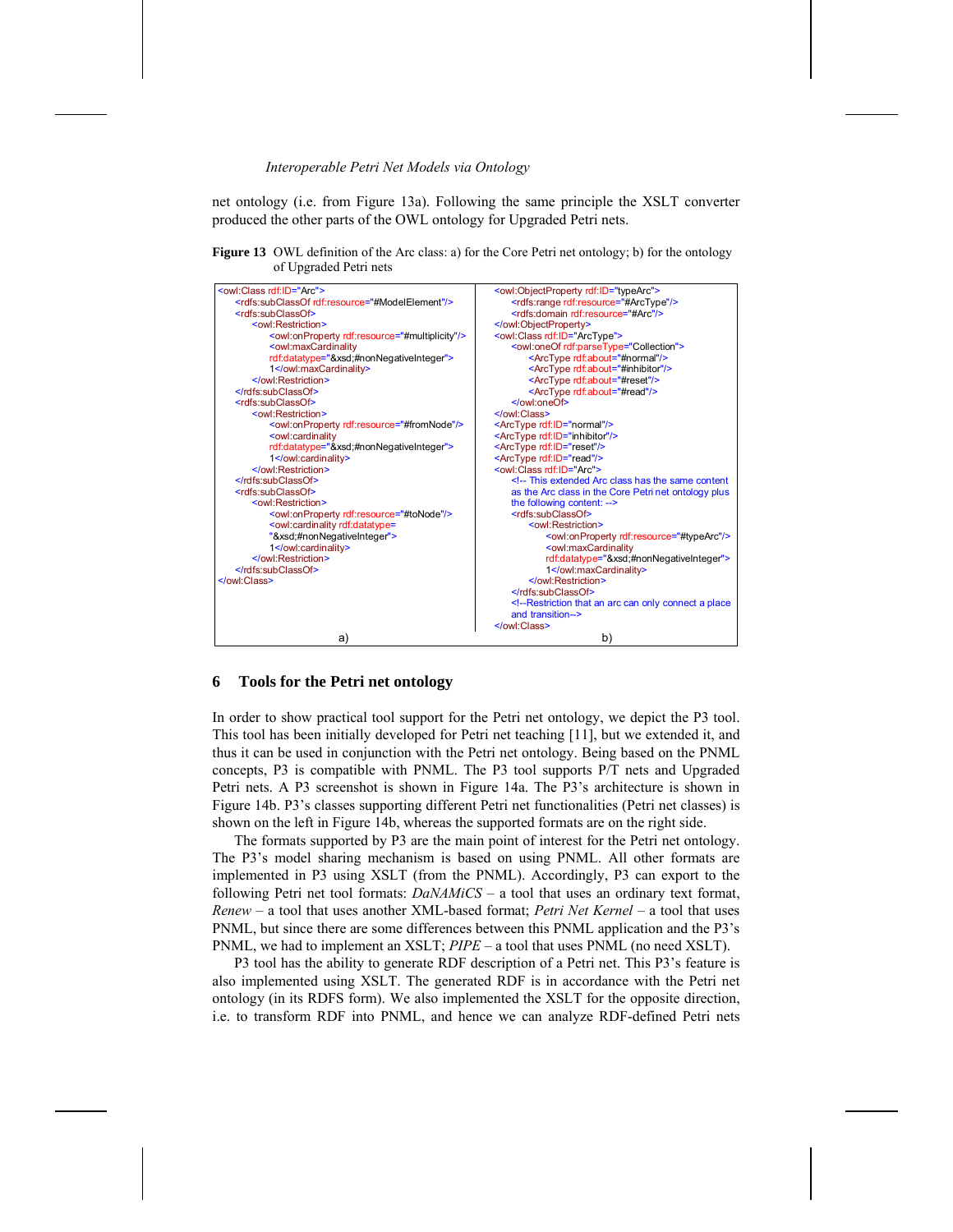using standard Petri net tools. P3 implements conversion of the PNML Petri net model description to SVG. Since this format can be viewed in standard Web browsers, it is suitable for creating, for instance, Web-based Petri net teaching materials. Learning objects, created in this way, have their underlying semantics described in RDF form, and can be transformed into PNML as well as analyzed with standard Petri net tools. P3 provides two kinds of RDF annotations [15] for SVG:

- As embedded metadata an RDF description is incorporated in SVG documents. The standard SVG has the metadata tag as an envelope for metadata (Figure 15).
- As remote metadata an RDF description is in a separated document.







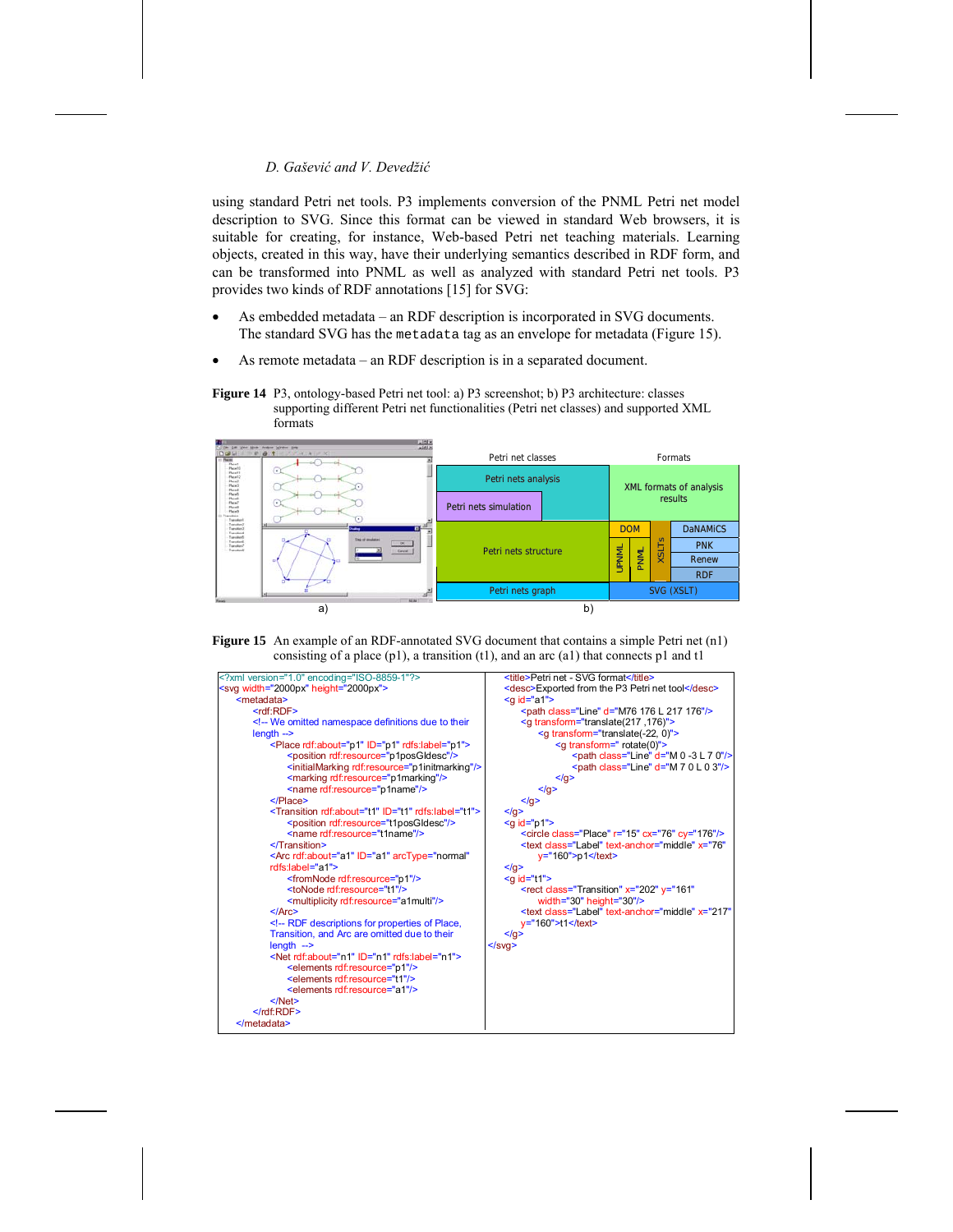Although P3 uses RDF, it does not mean that we have abandoned PNML. On the contrary, since we implemented an XSLT (from RDF to PNML), we continued using PNML. Actually, we enhanced PNML because one can use P3 to convert a PNML model to RDF, and then the Petri net model can be validated against the Petri net ontology. That way, we achieved a semantic validation of Petri net models. Of course, PNML is very useful since it contains well-defined concepts for Petri net models interchange and it is now used by many Petri net tools. Furthermore, since we implemented the XSLTs from PNML to Petri net formats of other Petri net tools, we can also employ their Petri net analysis capabilities (e.g. Petri net invariant analysis).

**Figure 16** Petri net infrastructure for the Semantic Web (that uses "PNML-based bus" for model sharing): the Petri net ontology, current Petri net tools, P3 tool, Web-based applications, Petri net Web Service, and ontology tools for validation of Petri net documents using the ontology



In Figure 16 we show the Semantic Web infrastructure for Petri nets, which is now implemented. This infrastructure summarizes all major features of P3. The central part of this infrastructure is PNML, since it would be (probably) a part of the future High-level Petri net standard [20]. P3 can be linked with other Petri net tools though PNML (e.g.,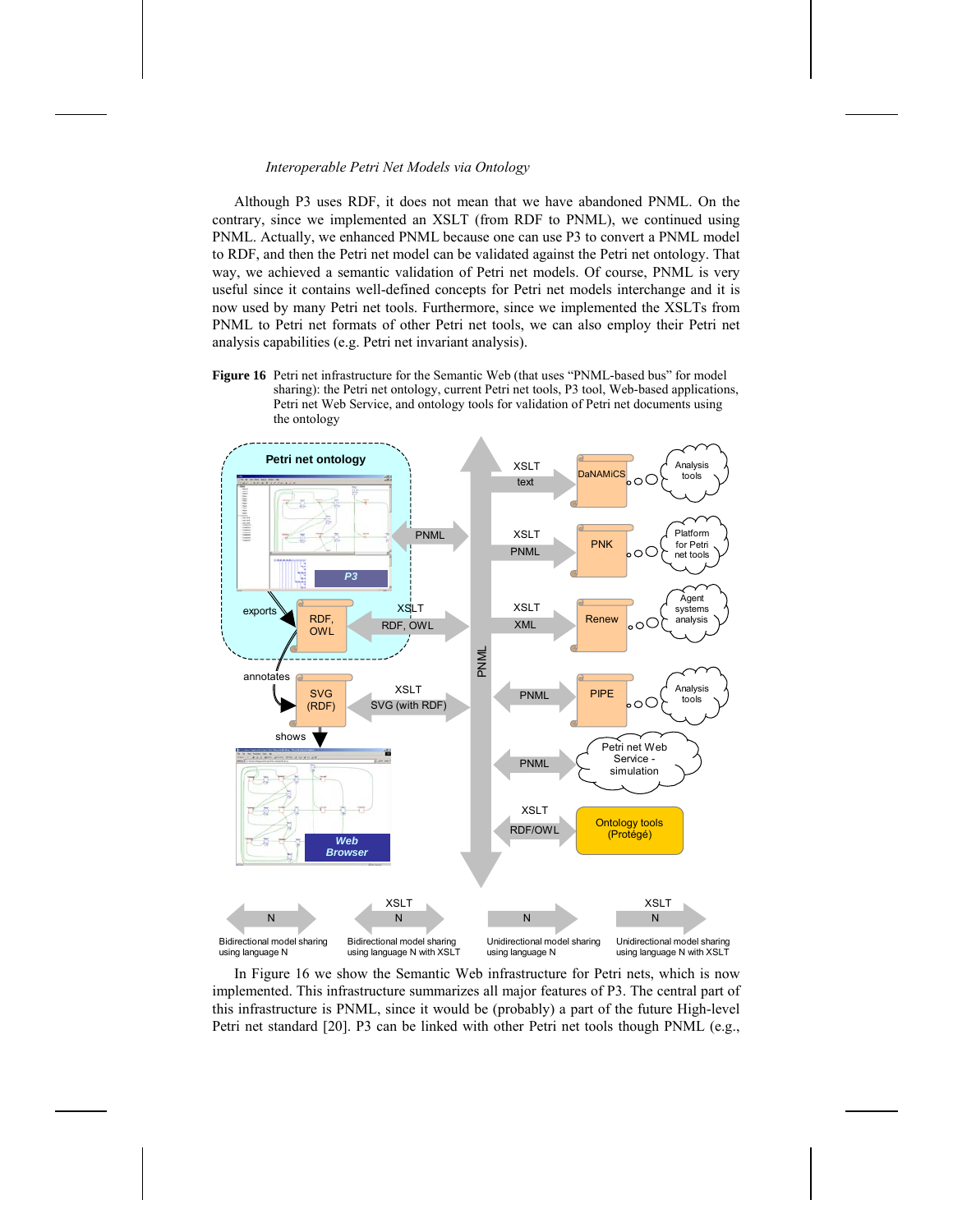with PIPE), or by using additional XSLTs on PNML models (DaNAMiCS, Renew, and PNK). Also, P3 has XSLTs for conversions between PNML and RDF in both directions. Besides, P3 generates SVG by using XSLT from PNML to SVG. An XSLT is developed to generate the RDF-annotated SVG from the PNML. We have also developed the XSLT that transforms RDF-annotated SVG documents to PNML. This XSLT is based on the XSLT form RDF to PNML. Hence we have XSLTs for conversions between PNML and SVG in both directions.

### **7 An application Example**

Previously presented Petri net infrastructure for Semantic Web can have various applications in practice. Here, we introduce a Web-based educational system that uses Petri nets. This system was developed following proposed directions for the next generation of educational Web systems in the context of Semantic Web.

Systems of this type have two kinds of users: teachers and students. A teacher creates learning materials using P3 tool. P3 has capacity to save Petri net models in SVG format that can be annotated using RDF compliant to RDFS Petri net ontology. In this way, generated materials for learning Petri nets can be used in different Web systems (e.g. one can develop a dynamic Web learning application that uses Petri nets' SVG format to illustrate learning subject). Students use these materials for studying.

In order to empower Web applications with ability to perform interactive simulation of Petri net models, implementation of the logic of Petri net execution is needed. This can be achieved using Web service for Petri nets simulation presented in [17]. This is a PNML-based Web service, i.e. it uses PNML Petri net model as input, performs one simulation step and generates result, again, in PNML format. Web application should forward Petri net model to the Web service. This model is converted from RDF annotated SVG format into PNML format using an XSLT. Once the simulation is finished, another XSLT is used to transform the result from PNML to RDF annotated SVG format. Both XSLTs are part of proposed infrastructure. Web application should only implement calls to Web service procedures; the whole logic of Petri net model simulation is implemented in Web service. Figure 17 depicts suggested approach to educational systems development using proposed Petri net infrastructure for the Semantic Web.

Using these principles, we have developed a concrete Web application that helps students to understand and learn producer/consumer synchronization problem. This problem is a common part of many different courses in computer science. Very often it is used to illustrate how one can make use of Petri nets to model computer processes since their application in this domain offers numerous advantages.

Educational system, developed as a Web application is fairly simple and it consists of three main parts:

- 1. An introductory Web page that provides a description of the producer/consumer problem,
- 2. A Web page that describes Petri net solution of the problem with unbounded divided region (see Figure 18),
- 3. A Web page that describes Petri net solution of the problem with bounded divided region.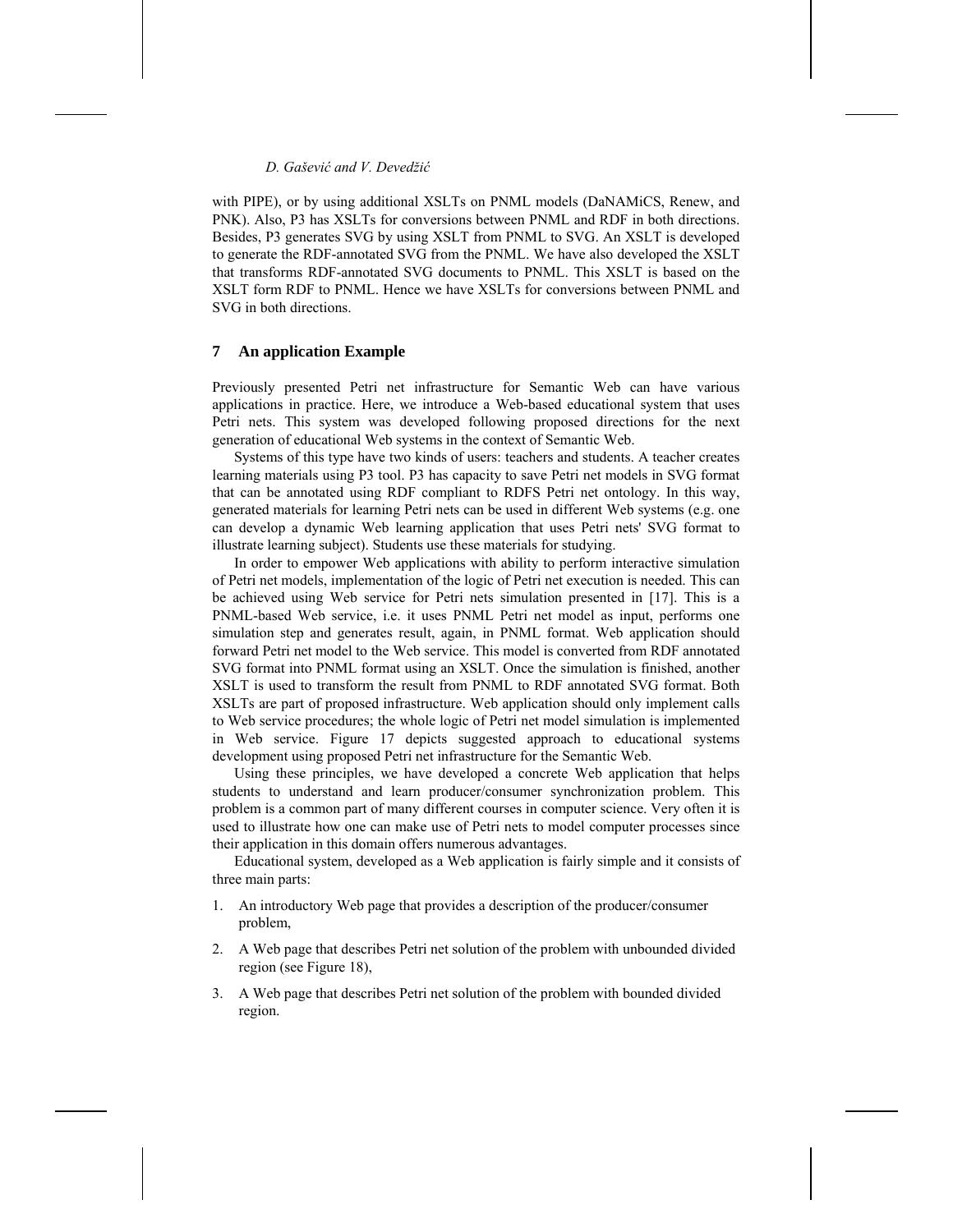

**Figure 17** A proposed approach to using Petri net infrastructure for the Semantic Web in Webbased educational systems

Each Web page contains a graphical presentation of adequate Petri net model (based on RDF annotated SVG) and provides support for simulation with that model (using Web service for Petri net simulation).



**Figure 18** A Web page that describes a Petri net solution to the producer/consumer

User begins his/her interaction with the application by pressing button **Initial Marking** in order to define initial marking of the Petri net model. Automatically, Petri net graph conforms to the specified data reflecting changes of the model. A press on the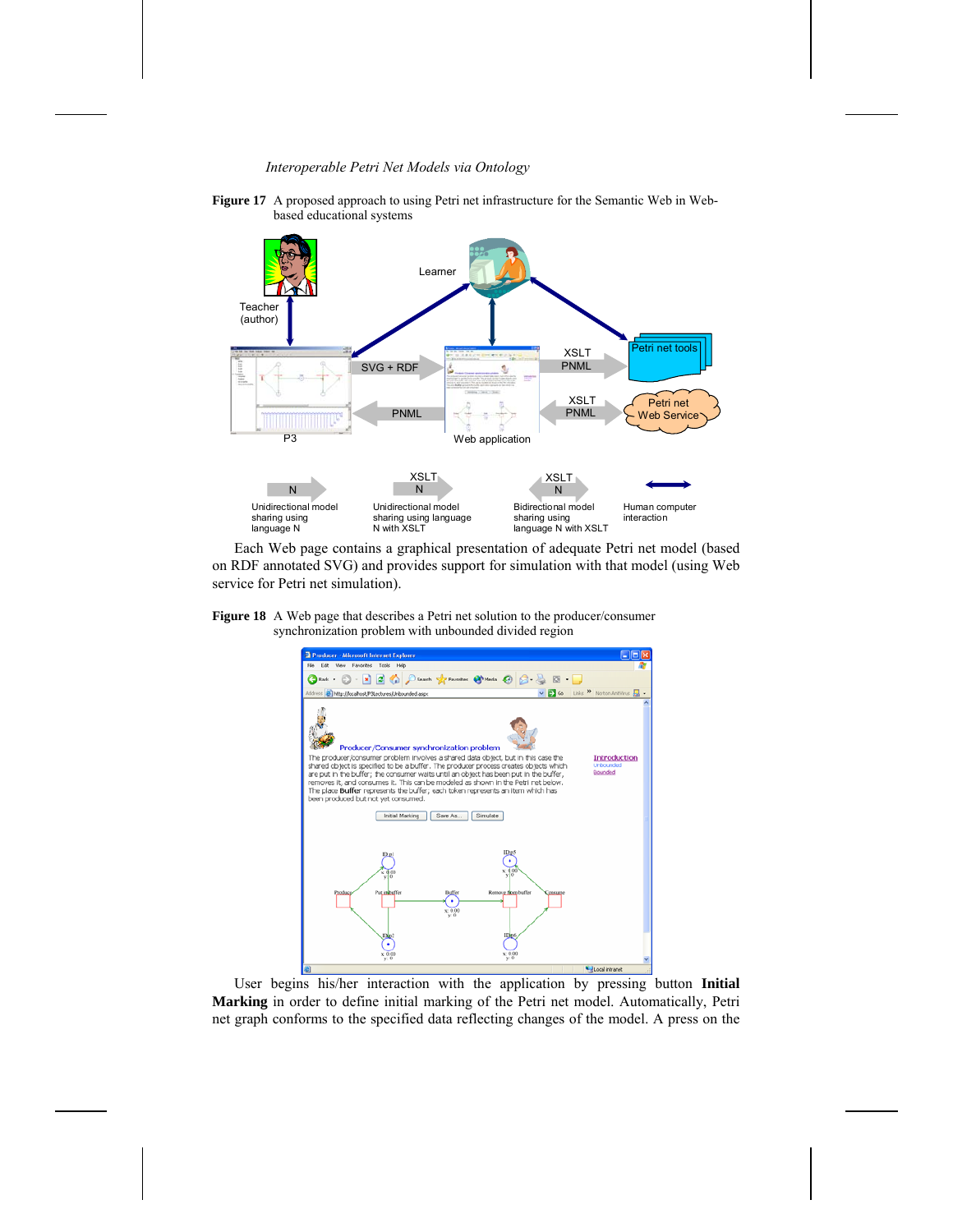**Simulate** button is a sign for system to start simulation of the model. Simulation is performed in collaboration with the Web service according to the previously explained scenario. Simulation results are shown on the Petri net graph. User can save a Petri net he/she is working with in PNML format by choosing button **Save as**.

## **8 Conclusions**

The main idea of this paper is that the Petri net ontology should provide the necessary Petri net infrastructure for the Semantic Web. The infrastructure understands Petri nets sharing using XML-based ontology languages (i.e., RDFS and OWL). The Petri net ontology and Semantic Web languages do not abandon the PNML. On the contrary, we presented the "PNML-based bus" that takes advantage of the PNML together with the Petri net ontology. That way, we can exploit potentials of current Petri net tools in the context of the Semantic Web. We also presented P3, the Petri net tool that creates ontology-based Petri net models. Its abbreviated version, its technical description, as well as a few developed XSLTs can be downloaded from http://www15.brinkster.com/p3net.

The paper gives guidelines for putting Petri nets on the Semantic Web. It also shows complementary features of the Petri net syntax and semantics by the example of the PNML and the Petri net ontology. The example of RDF-based annotation of SVG documents indicates how to annotate other XML formats (e.g., Web Service Description Language – WSDL). This opens the door to incorporating "Petri net-driven intelligence" into Web-based applications (e.g., Web Service composition, Web Service analysis and simulation [24]).

In the future, the P3 tool will support OWL and OWL-based annotation of SVG documents with Petri net graphs. Furthermore, we will use this annotation principle to develop a Petri net Web-based learning environment, as well as to create Learning Object Metadata (LOM) repositories of Petri net models.

## **References**

- 1 Baclawski, K., Kokar, M., Kogut, P., Hart, L., Smith, J.E., Letkowski, J. and Emery, P. (2002) 'Extending the Unified Modeling Language for ontology development', *International Journal on Software and Systems Modeling*, Vol. 1, No. 2, pp. 142-156.
- 2 Bause, F., Kemper, P. and Kritzinger, P. (1995) 'Abstract Petri Net Notation', *Petri Net Newsletter*, No. 49, pp. 9-27.
- 3 Bechhofer, S., van Harmelen, F., Hendler, J., Horrocks, I., McGuinness, D.L. Patel-Schneider, P.F. and Stein, L.A. (2004) 'OWL Web Ontology Language Reference', *W3C Recommendation*, February. http://www.w3.org/TR/2004/REC-owl-ref-20040210
- 4 Berthelot, G., Vautherin, J. and Vidal-Naquet, G. (1988) 'A syntax for the description of Petri Nets', *Petri Net Newsletter*, No. 29, pp. 4-15.
- 5 Billington, J., Christensen, S., van Hee, K., Kindler, E., Kummer, O., Petrucci, L., Post, R., Stehno, C. and Weber, M. (2003) 'The Petri Net Markup Language: Concepts, Technology, and Tools', *Proceedings of the 24<sup>th</sup> International Conference on Applications and Theory of Petri Nets (ICATPN2003)*, Eindhoven, The Netherlands, pp. 483-505.
- 6 Bock, C. (2003) 'UML without Pictures', *IEEE Software*, Vol. 20, No. 5, pp. 33-35.
- 7 Breton, E., and Bézivin, J. (2001) 'Towards an Understanding of Model Executability', *Proceedings of the International Conference on Formal Ontologies in Information Systems*, Ogunquit, Maine, USA, pp. 70-80.
- 8 Chandrasekaran, B., Josephson, J.R. and Benjamins, V.R. (1999) 'What Are Ontologies, and Why Do We Need Them?', *IEEE Intelligent Systems*, Vol. 14, No. 1, pp. 20-26.